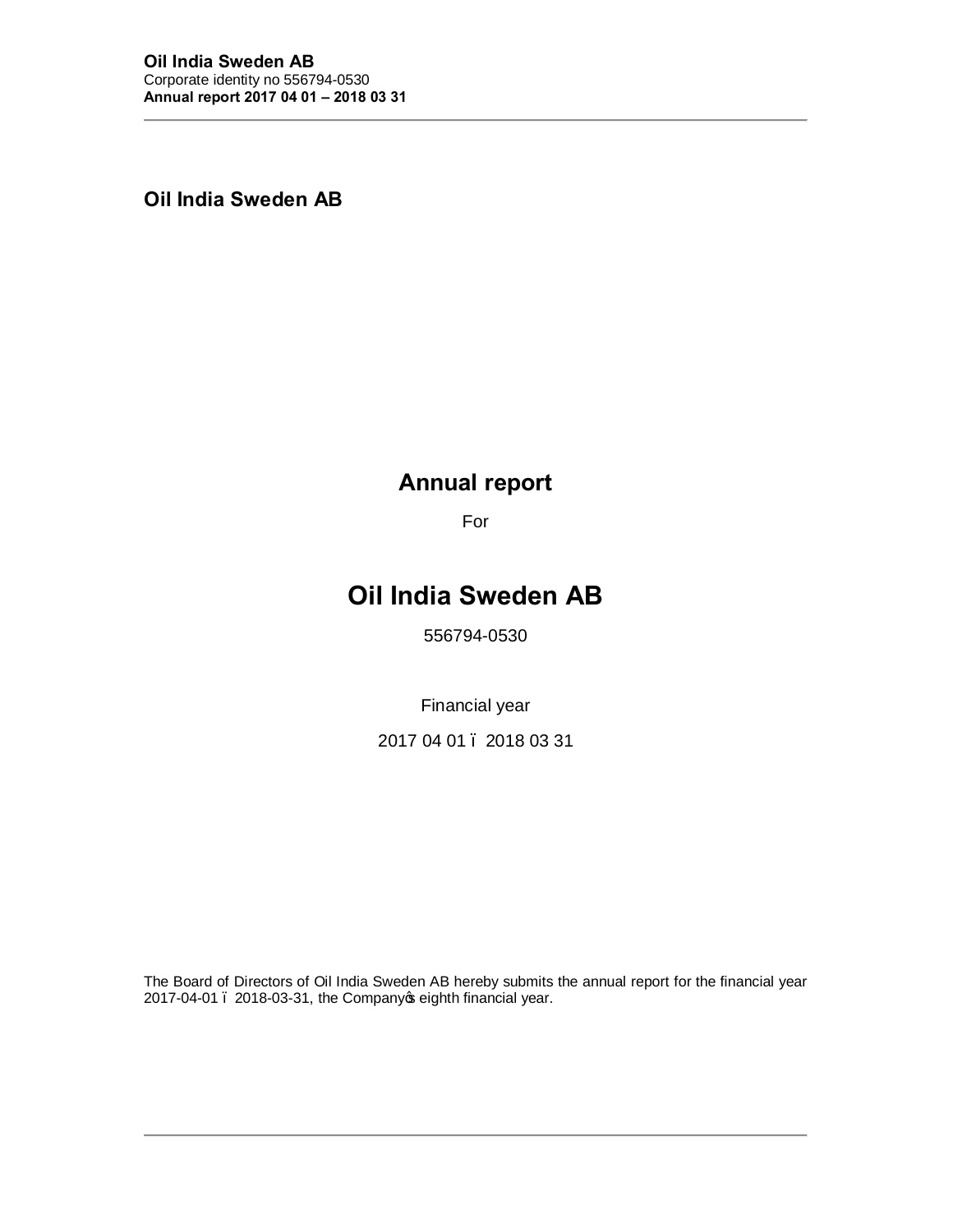# **Directors' report**

# **Activities**

Oil India Sweden AB was incorporated November 20, 2009. The principal activities of the Company are to conduct owning of shares in other companies, perform administrative tasks and associate activities.

The Company is a wholly-owned subsidiary to Oil India Limited, India.

The Company holds 50% of all shares in Indoil Netherlands B.V. with registered address in Amsterdam. Indoil Netherlands is run as joint operation in partnership with IOC Sweden AB. Indoil Netherlands B.V. holds 7% of the shares in Petrocarabobo S.A., Venezuela and 24,2% of the shares in Carabobo Ingenieria y Contrucciones S.A., Venezuela.

Both the last-mentioned companies are active in Project Carabobo, developing oil reserves in Venezuela.

#### . **Events of importance during the financial year**

The Company has during the financial year made investments in Indoil Netherlands to an amount of 70KEUR, amounts that have been used for current expenses.

The activity of the group is fully financed by capital injections from the parent company Oil India Limited. During the year company received contributions in amount of 89,5KEUR. The contributions of 2016 and 2017 are currently will be used as capital increase. Currently the proposal is in the Chamber of Commerce from Sweden waiting for their approval.

#### **Multi-year overview**

| Amount in K euro<br>(consolidated) | 2017 04 01<br>2018 03 31 | 2016 04 01<br>2017 03 31 | 2015 04 01<br>2016 03 31 | 2014 04 01<br>2015 03 31 | 2013 04 01<br>2014 03 31 |
|------------------------------------|--------------------------|--------------------------|--------------------------|--------------------------|--------------------------|
| Net turnover                       | 169                      | 361                      | 336                      | 2 2 4 2                  |                          |
| Result after fin. costs            | -89                      | $-77$                    | -79                      | -76                      | -86                      |
| Balance sheet total                | 48 021                   | 55 098                   | 51 626                   | 55 045                   | 37 590                   |
| Equity/assets ratio (%)            | 97.4%                    | 97.9%                    | 98,5%                    | 95.7%                    | 99,9%                    |

### **Proposed allocation of result**

#### *Parent company*

#### Amount in Euro

It is proposed by the board of directors that the company of non-restricted equity will be allocated as follows:

| Losses carried forward                   | -326 197 |
|------------------------------------------|----------|
| Net profit for the year                  | -32 978  |
|                                          | -359 175 |
| Proposed allocation of disposable result |          |
| Losses carried forward                   | -359 175 |
| Total                                    | -359 175 |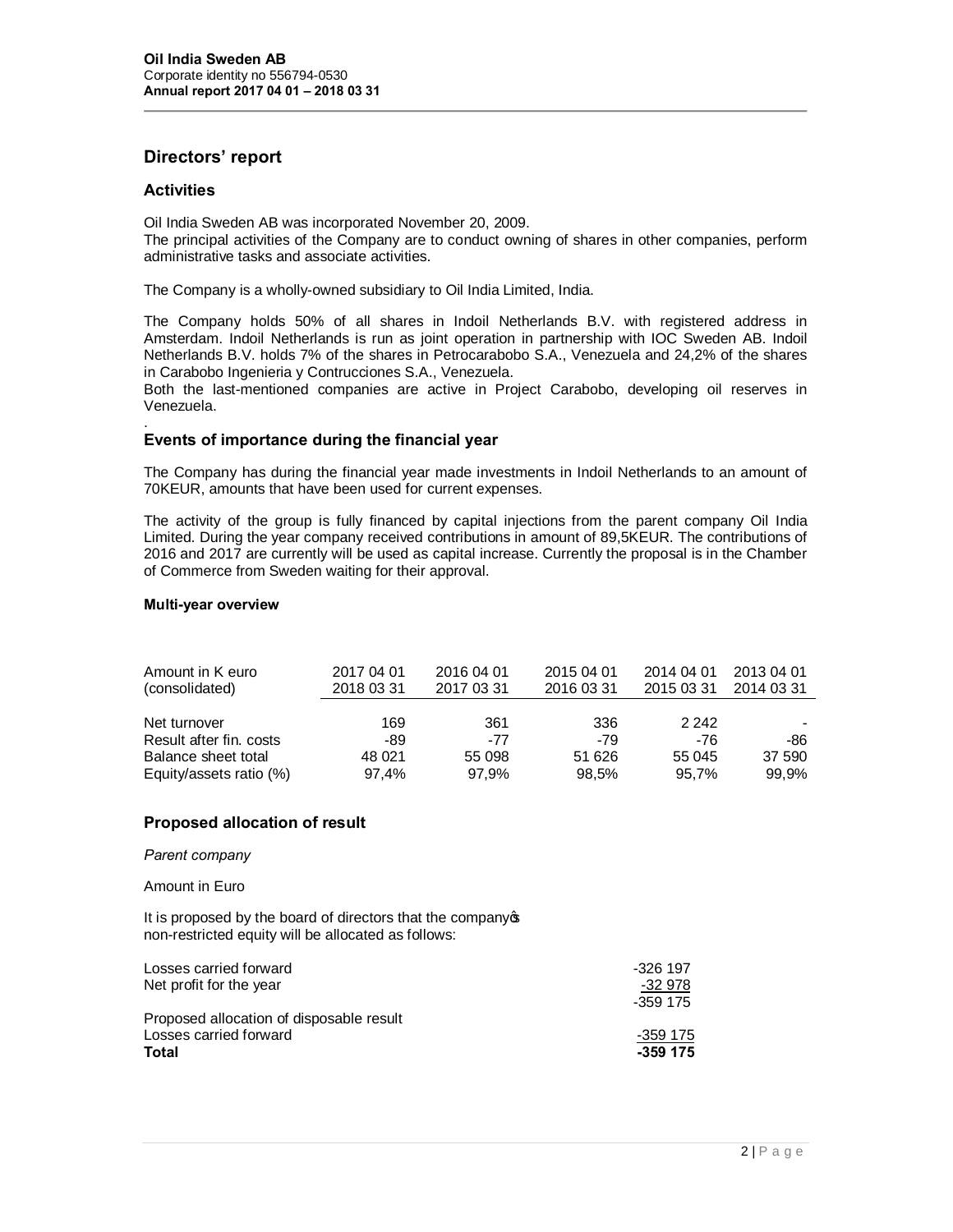# **Consolidated statement of comprehensive income**

| Amount in Euro                                                                                                                        | Note           | 2017 04 01<br>2018 03 31 | 2016 04 01<br>2017 03 31   |
|---------------------------------------------------------------------------------------------------------------------------------------|----------------|--------------------------|----------------------------|
| Secondment income                                                                                                                     | 14             | 168 693                  | 361 238                    |
| <b>Total operating income</b>                                                                                                         |                | 168 693                  | 361 238                    |
| <b>Operating expenses</b><br>Other external expenses                                                                                  | 3,4,14         | $-236318$                | -438 561                   |
| <b>Operating profit/loss</b>                                                                                                          | 5              | $-67626$                 | $-77323$                   |
| <b>Financial items</b><br>Result from participation in associated<br>companies<br>Other financial income<br><b>Financial expenses</b> | $\overline{7}$ | $-5850$<br>$-15179$      | $-5159$<br>6 3 4 4<br>-888 |
| Net financial items                                                                                                                   |                | $-21029$                 | 297                        |
| Net profit/loss for the year                                                                                                          |                | $-88654$                 | -77 026                    |
| Earnings per share (Euro)                                                                                                             |                | $-0,02$                  | $-0,02$                    |
| Other comprehensive income/expenses                                                                                                   |                |                          |                            |
| Translation differences on foreign<br>operations for the year                                                                         | 15             | -7 121 960               | 3 077 157                  |
| Total comprehensive income/expenses                                                                                                   |                | -7 121 960               | 3 077 157                  |
| Total comprehensive profit/loss for the<br>year                                                                                       |                | -7 210 614               | 3 000 131                  |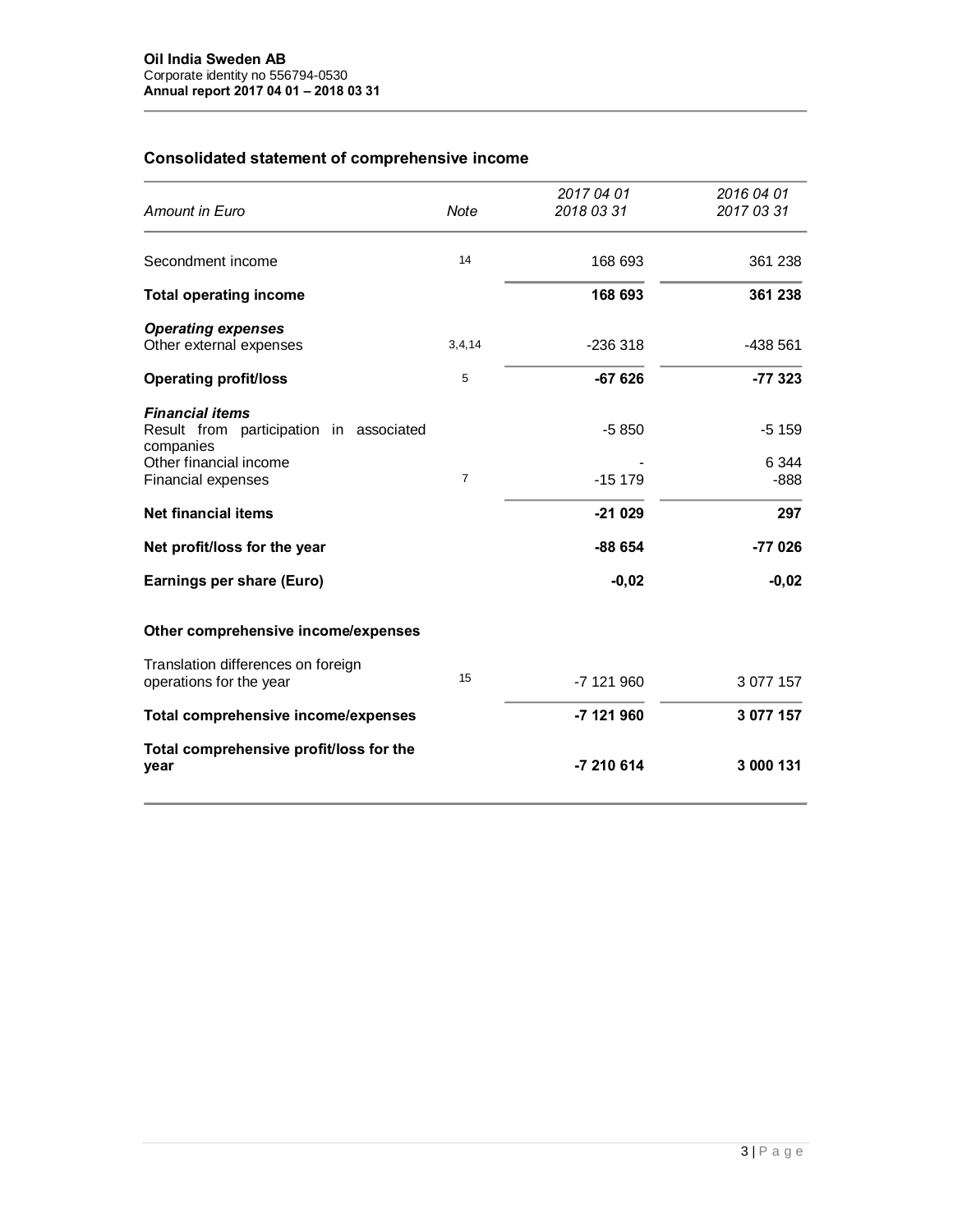# **Consolidated statement of financial position**

| Amount in Euro                                                                                           | Note     | 2018 03 31                  | 2017 03 31                   |
|----------------------------------------------------------------------------------------------------------|----------|-----------------------------|------------------------------|
|                                                                                                          |          |                             |                              |
| <b>ASSETS</b>                                                                                            |          |                             |                              |
| <b>Fixed assets</b>                                                                                      |          |                             |                              |
| <b>Financial fixed assets</b><br>Other securities held as fixed assets<br>Shares in associated companies | 9<br>10  | 46 805 126<br>25 160        | 53 930 500<br>17 094         |
| <b>Total fixed assets</b>                                                                                |          | 46 830 286                  | 53 947 594                   |
| <b>Current assets</b>                                                                                    |          |                             |                              |
| Receivable, associated company<br>Prepaid expenses and accrued income<br>Cash and cash equivalents       | 14<br>11 | 1 156 331<br>3650<br>30 270 | 1 144 021<br>3622<br>2 3 5 1 |
| <b>Total current assets</b>                                                                              |          | 1 190 251                   | 1 149 994                    |
| <b>TOTAL ASSETS</b>                                                                                      |          | 48 020 537                  | 55 097 588                   |

# **Consolidated statement of financial position**

| Amount in Euro                          | Note | 2018 03 31 | 2017 03 31 |
|-----------------------------------------|------|------------|------------|
| <b>EQUITY AND LIABILITIES</b>           |      |            |            |
| <b>Equity</b>                           |      |            |            |
| Share capital                           | 12   | 46 894 398 | 46 894 398 |
| Issued share capital under registration |      | 155 995    |            |
| Shareholder ocntributions               |      |            | 66 500     |
| <b>Translation difference</b>           |      | 487 927    | 7 609 886  |
| Unrestricted reserves                   |      | -654 084   | -577 057   |
| Net/profit for the year                 |      | $-88654$   | $-77026$   |
| <b>Total equity</b>                     |      | 46 795 582 | 53 916 701 |
| <b>Current liabilities</b>              |      |            |            |
| Liabilities to related parties          | 14   | 1 174 906  | 1 148 668  |
| Accounts payable                        |      | 25 455     | 369        |
| Accrued expenses and prepaid income     | 13   | 24 593     | 31 850     |
|                                         |      | 1 224 954  | 1 180 887  |
| <b>TOTAL EQUITY AND LIABILITIES</b>     |      | 48 020 537 | 55 097 588 |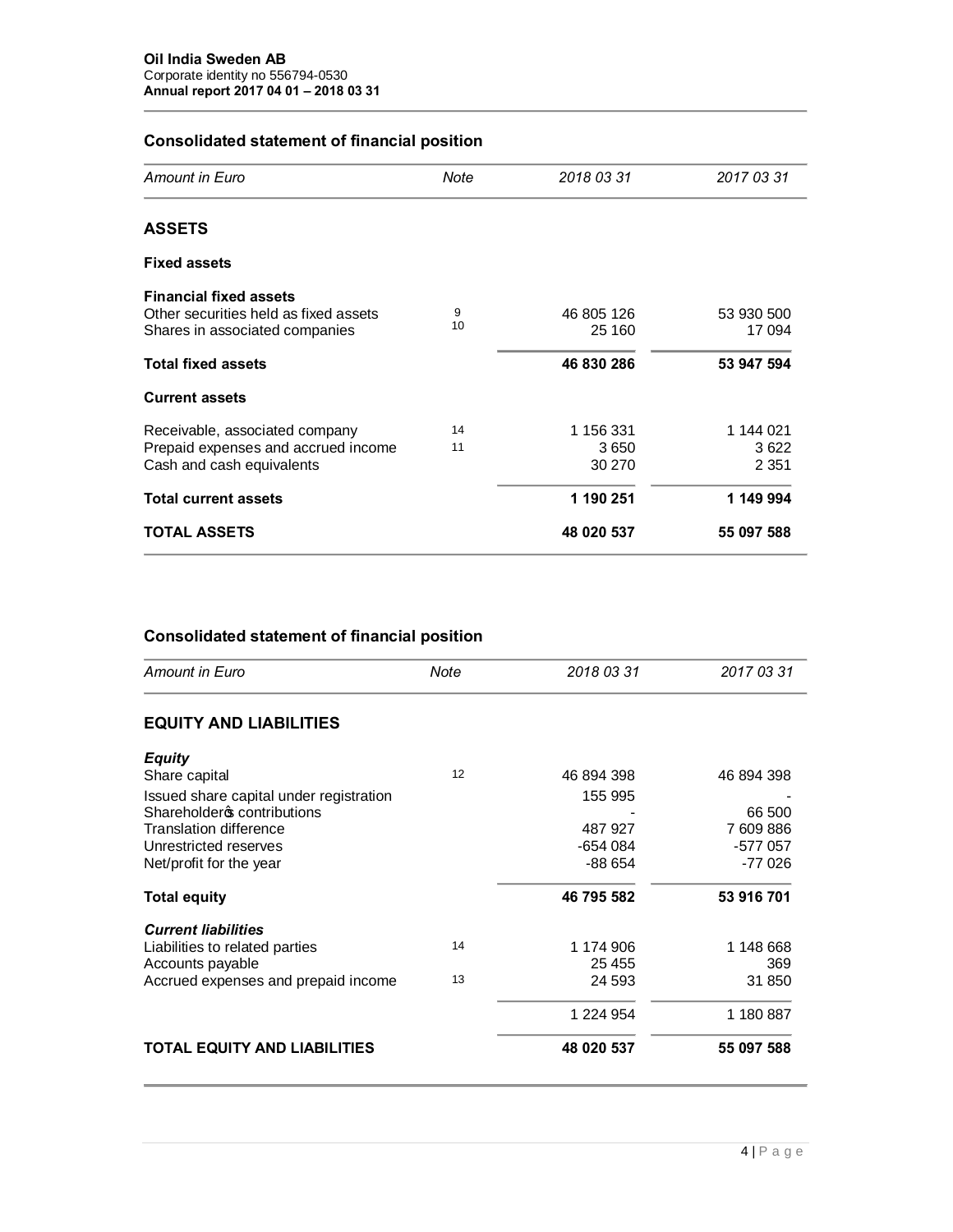# **Consolidated statement of changes in equity**

|                                                   | Share<br>capital | <b>Issued Share</b><br>capital under<br>registration | Share<br>premium<br>reserve | Translation<br>difference | Retained<br>earnings<br>and profit<br>for the year | Total equity |
|---------------------------------------------------|------------------|------------------------------------------------------|-----------------------------|---------------------------|----------------------------------------------------|--------------|
| balance<br>Opening<br>2016-04-01                  | 46 023 735       | 870 663                                              |                             | 4 532 729                 | -577 057                                           | 50 850 070   |
| New share<br>issue<br>registered                  | 870 663          | -870 663                                             |                             |                           |                                                    |              |
| Shareholderos<br>contributions<br>New share issue |                  |                                                      | 66 500                      |                           |                                                    | 66 500       |
| Total<br>comprehensive<br>profit for the year     |                  |                                                      |                             | 3 077 157                 | $-77026$                                           | 3 000 131    |
| Closing<br>balance<br>2017-03-31                  | 46 894 398       |                                                      | 66 500                      | 7 609 886                 | $-654083$                                          | 53 916 701   |
| Opening<br>balance<br>2017-04-01                  | 46 894 398       |                                                      | 66 500                      | 7 609 886                 | $-654083$                                          | 53 916 701   |
| New share<br>issue<br>registered                  |                  |                                                      |                             |                           |                                                    |              |

| Closing<br>balance<br>2018-03-31              | 46 894 398 | 155 995 |          | 487926     | -742 737 | 46 795 582 |
|-----------------------------------------------|------------|---------|----------|------------|----------|------------|
| Total<br>comprehensive<br>profit for the year |            |         | $\sim$   | -7 121 960 | -88 654  | -7 210 614 |
| New share issue                               |            | 155 995 | $-66500$ |            |          | 89 495     |
| Shareholderos<br>contributions                |            |         |          |            |          |            |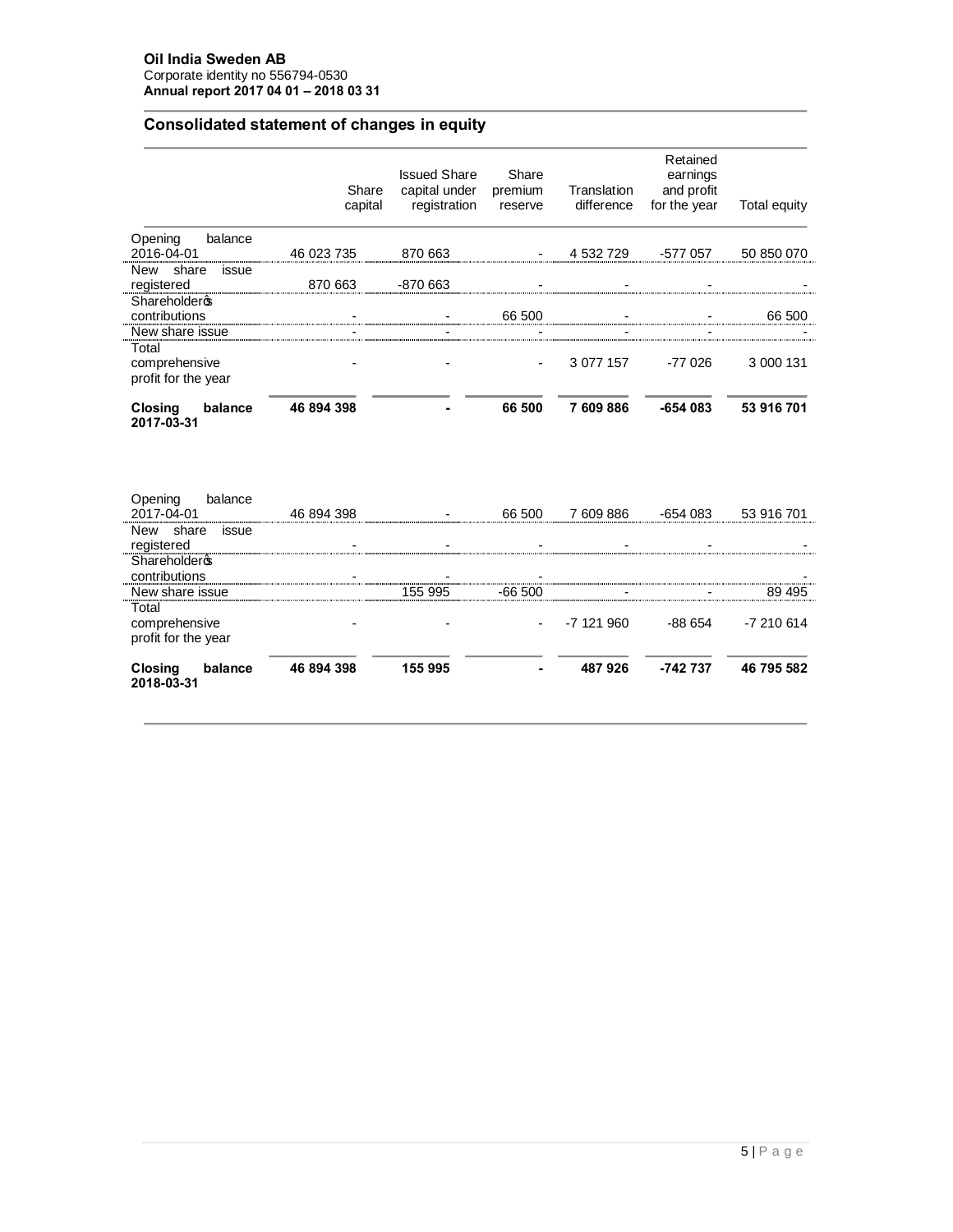# **Consolidated cash flow statement**

| <b>Amount in Euro</b>                                                                      | 2017 04 01<br>2018 03 31 | 2016 04 01<br>2017 03 31 |
|--------------------------------------------------------------------------------------------|--------------------------|--------------------------|
| <b>Operating activities</b>                                                                |                          |                          |
| Net profit/loss                                                                            | $-88654$                 | -77 026                  |
| Adjustment for items not affecting cash flow<br>Cash flow from operating activities before |                          |                          |
| <b>Changes in operating capital</b>                                                        | $-88654$                 | $-77026$                 |
| Cash flow from changes in operating capital                                                |                          |                          |
| Increase(-)/Decrease(+) of operating receivables                                           | 13 906                   | -396 524                 |
| Increase(+)/Decrease(-) of operating liabilities                                           | $\frac{46.112}{2}$       | 405 155                  |
| Cash flow from operating activities                                                        | $-28636$                 | -68 395                  |
| <b>Investment activities</b>                                                               |                          |                          |
| Acquisition of other securities held as fixed assets                                       |                          |                          |
| Participation in associated companies                                                      |                          |                          |
| <b>Cash flow from investment activities</b>                                                |                          |                          |
| <b>Financing activities</b>                                                                |                          |                          |
| New share issue                                                                            | 155 995                  |                          |
| Share premium reserve                                                                      | $-66500$                 | 66 500                   |
| <b>Cash flow from financing activities</b>                                                 | 89 495                   | 66 500                   |
| Cash flow for the year                                                                     | 60 859                   | $-1895$                  |
| Cash and cash equivalents at the beginning of the<br>year                                  | 2 3 5 1                  | 18 9 20                  |
| Translation differences on foreign operations for                                          |                          |                          |
| the year                                                                                   | $-24875$                 | -14 674                  |
| Cash and cash equivalents at the end of the year                                           | 38 336                   | 2 3 5 1                  |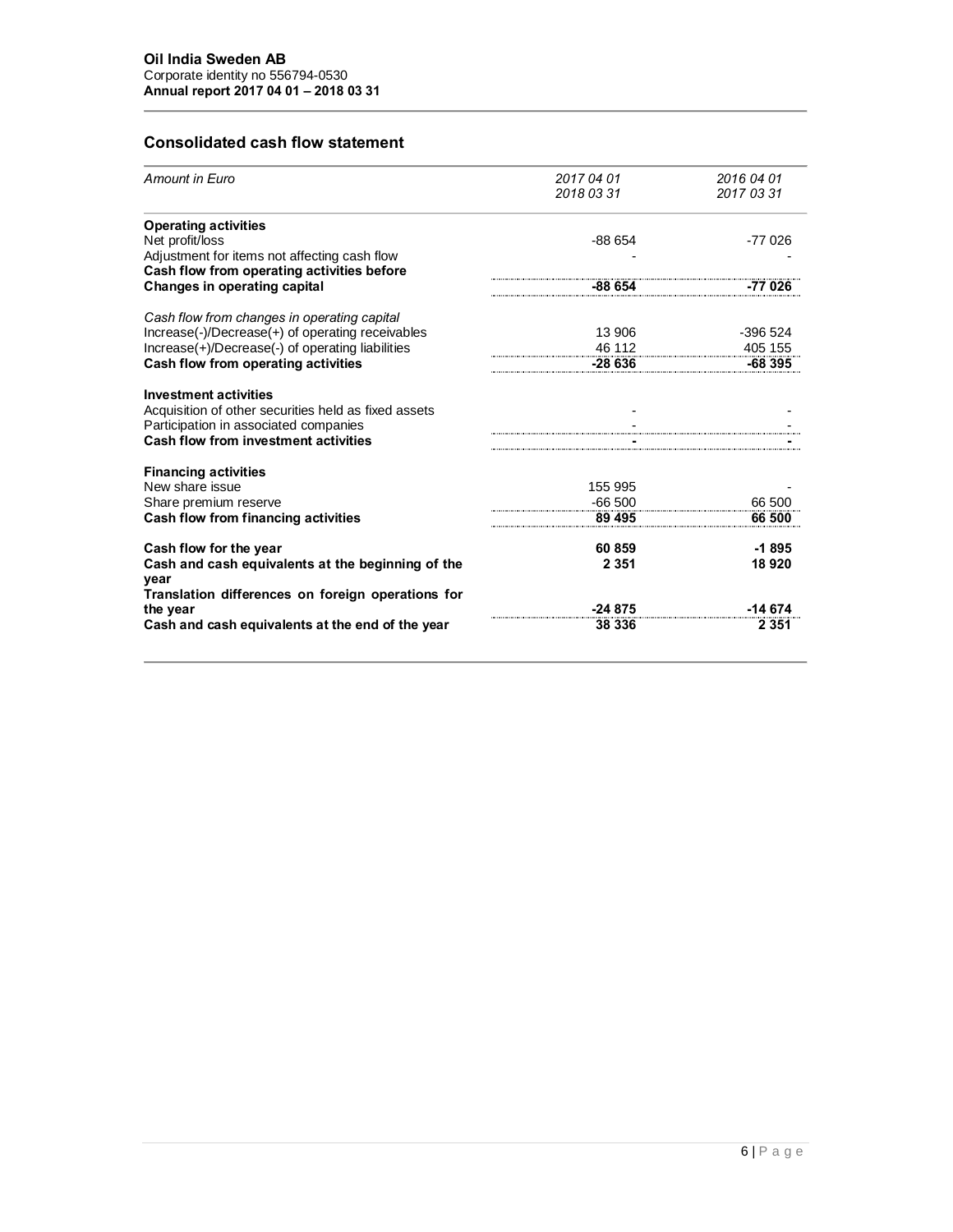# **Parent company's income statement**

| Amounts in Euro                                                                          | Note | 2017 04 01<br>2018 03 31 | 2016 04 01<br>2017 03 31 |
|------------------------------------------------------------------------------------------|------|--------------------------|--------------------------|
| Net sales                                                                                |      |                          |                          |
| <b>Total operating income</b>                                                            |      |                          |                          |
| <b>Operating expenses</b><br>Other external expenses                                     | 3,4  | $-26437$                 | -28 720                  |
| <b>Operating profit/loss</b>                                                             | 5    | $-26437$                 | $-28720$                 |
| <b>Financial items</b><br>Profit/loss from<br>participation<br>joint<br>in<br>operations | 6    |                          |                          |
| Result from participation in associated<br>companies                                     |      | $-5850$                  | $-5158$                  |
| Other financial income<br>Interest expenses and similar items                            | 7    | 28<br>$-719$             | 1 1 1 9<br>$-483$        |
| <b>Net financial items</b>                                                               |      | $-6541$                  | -4 522                   |
| Net profit/loss for the year                                                             |      | $-32978$                 | $-33242$                 |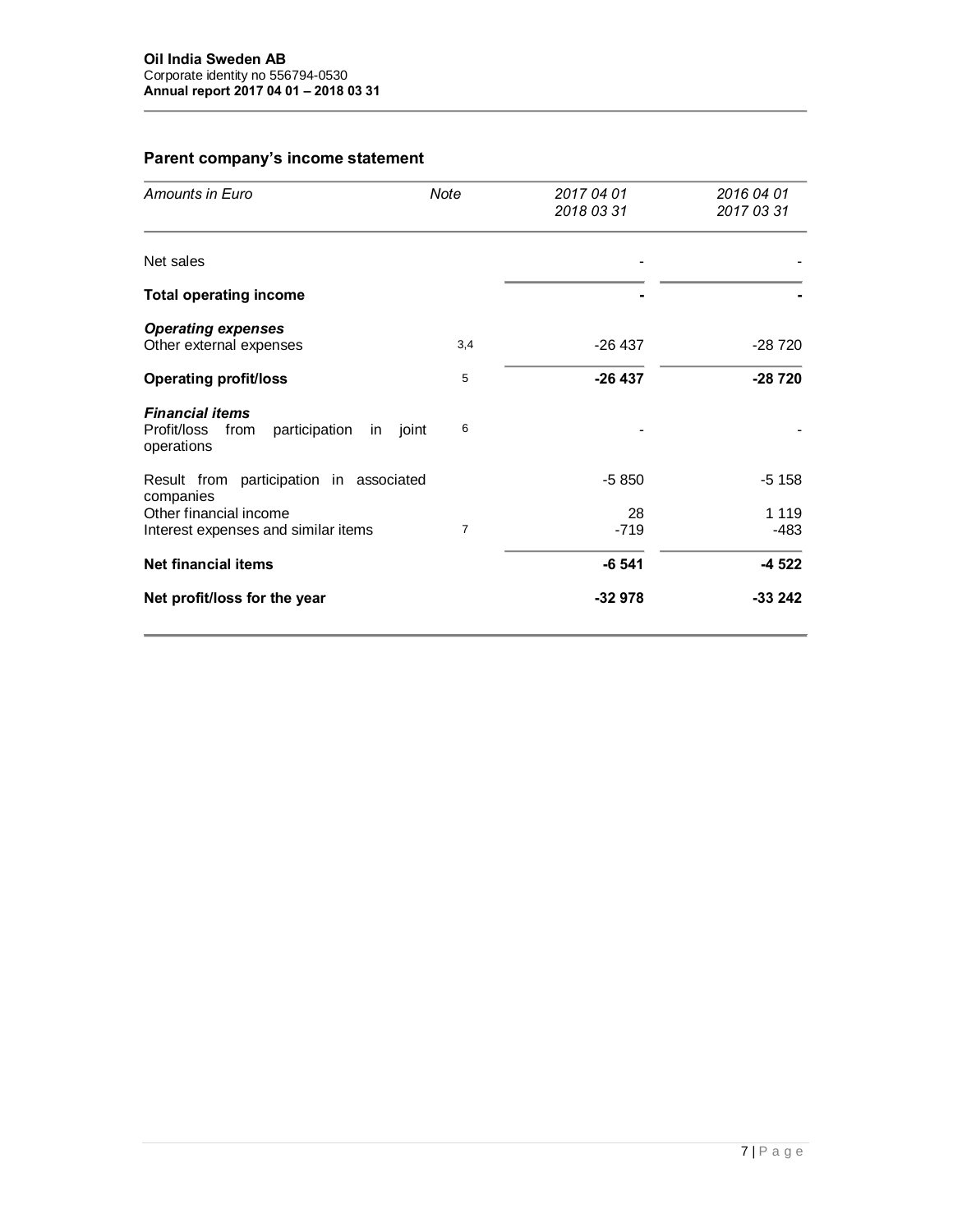# **Parent company's balance sheet**

| Amounts in Euro                                                                                             | Note    | 2018 03 31           | 2017 03 31           |
|-------------------------------------------------------------------------------------------------------------|---------|----------------------|----------------------|
| <b>ASSETS</b>                                                                                               |         |                      |                      |
| <b>Fixed assets</b>                                                                                         |         |                      |                      |
| <b>Financial fixed assets</b><br>Participation in associated companies<br>Participation in joint operations | 10<br>9 | 25 160<br>46 607 110 | 17 094<br>46 607 110 |
| Total financial fixed assets                                                                                |         | 46 632 269           | 46 624 204           |
| <b>Total fixed assets</b>                                                                                   |         | 46 632 269           | 46 624 204           |
| <b>Current assets</b>                                                                                       |         |                      |                      |
| Receivables from related parties<br>Cash and cash equivalents                                               | 14      | 102 434<br>16 029    | 29 313<br>$-100$     |
| <b>Total current assets</b>                                                                                 |         | 118 463              | 29 213               |
| <b>TOTAL ASSETS</b>                                                                                         |         | 46 750 732           | 46 653 417           |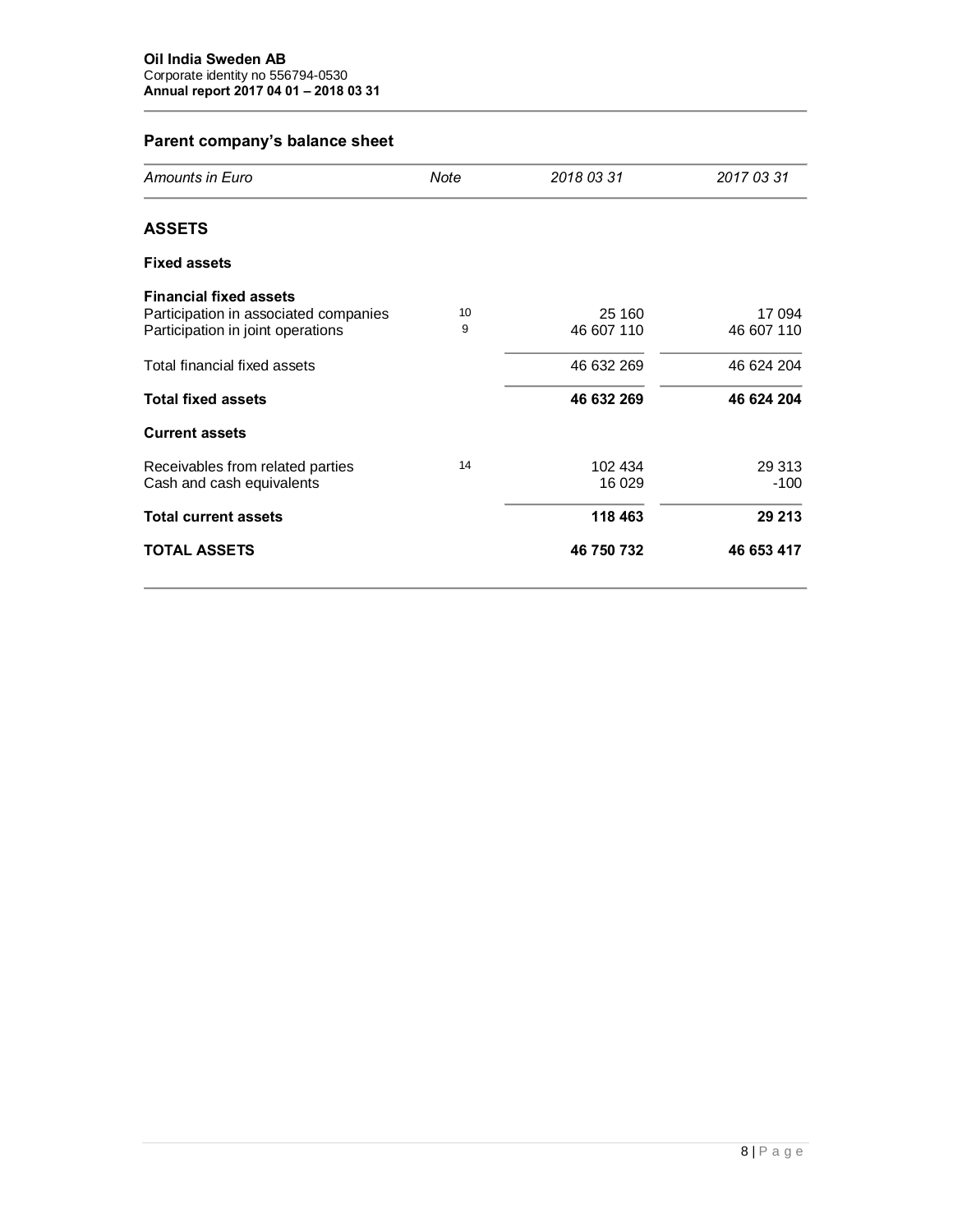# **Parent company's balance sheet**

| Amounts in Euro                         | Note | 2018 03 31 | 2017 03 31 |
|-----------------------------------------|------|------------|------------|
| <b>EQUITY AND LIABILITIES</b>           |      |            |            |
| <b>Equity</b>                           | 12   |            |            |
| Restricted equity                       |      |            |            |
| Share capital                           |      | 46 894 398 | 46 894 398 |
| Issued share capital under registration |      | 155 995    |            |
| Shareholdero contributions              |      |            | 66 500     |
| Non-restricted equity                   |      |            |            |
| Profit/loss carried forward             |      | $-326$ 199 | $-292955$  |
| Net/profit for the year                 |      | $-32978$   | $-33242$   |
| <b>Total equity</b>                     |      | 46 691 217 | 46 634 701 |
| <b>Current liabilities</b>              |      |            |            |
| Liabilities to related parties          | 14   | 24 498     | 7457       |
| Accounts payable                        |      | 25 455     | 369        |
| Accrued expenses and prepaid income     | 13   | 9561       | 10 890     |
|                                         |      | 59 515     | 18719      |
| <b>TOTAL EQUITY AND LIABILITIES</b>     |      | 46 750 732 | 46 653 417 |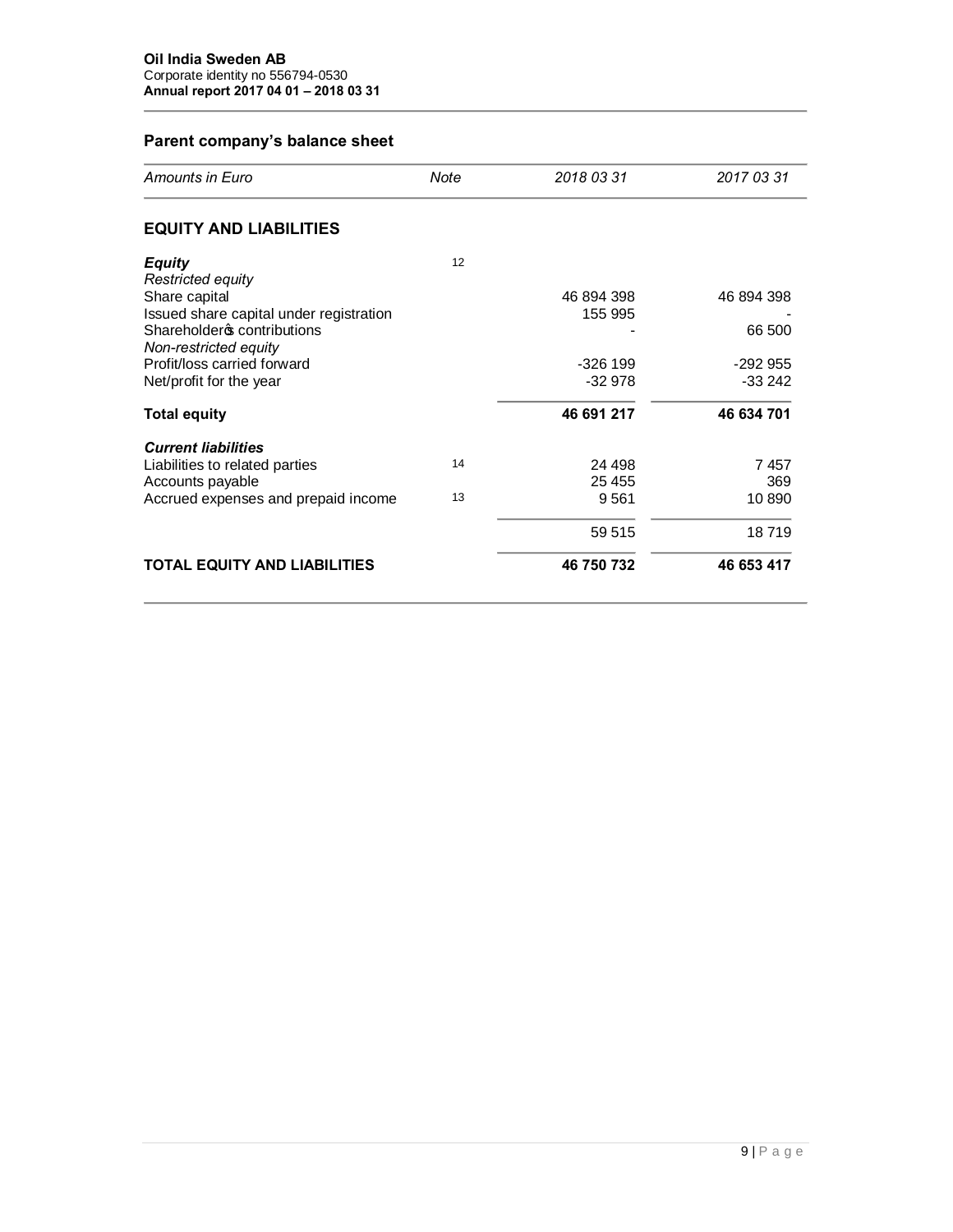# **Parent company's changes in equity**

|                             | Share capital | <b>Issued Share</b><br>capital under<br>registration | Share<br>premium<br>reserve | Retained<br>earnings<br>and profit<br>for the year | Total equity |
|-----------------------------|---------------|------------------------------------------------------|-----------------------------|----------------------------------------------------|--------------|
| Opening balance 2016-04-01  |               |                                                      |                             |                                                    |              |
|                             | 46 023 735    | 870 663                                              |                             | $-292955$                                          | 46 601 443   |
| New share issue registered  | 870 663       | -870 663                                             |                             |                                                    |              |
| Shareholderos contributions |               |                                                      | 66 500                      |                                                    | 66 500       |
| New share issue             |               |                                                      |                             |                                                    |              |
| New profit for the year     |               |                                                      |                             | -33 242                                            | $-33242$     |
| Closing balance 2017-03-31  | 46 894 398    |                                                      | 66 500                      | -326 197                                           | 46 634 701   |
| Opening balance 2017-04-01  | 46 894 398    |                                                      | 66 500                      | $-326$ 197                                         | 46 634 701   |
| New share issue registered  |               |                                                      |                             |                                                    |              |
| Shareholderos contributions |               |                                                      |                             |                                                    |              |
| New share issue             |               | 155 995                                              | $-66500$                    |                                                    | 89 495       |
| New profit for the year     |               |                                                      |                             | -32 978                                            | $-32978$     |
| Closing balance 2017-03-31  | 46 894 398    | 155 995                                              |                             | -359 175                                           | 46 691 218   |
|                             |               |                                                      |                             |                                                    |              |

# **Parent company's cash flow statement**

| Amounts in Euro                                                                                 | 2017 04 01 | 2016 04 01 |
|-------------------------------------------------------------------------------------------------|------------|------------|
|                                                                                                 | 2018 03 31 | 2017 03 31 |
| <b>Operating activities</b>                                                                     |            |            |
| Net profit/loss                                                                                 | $-32978$   | $-33242$   |
| Adjustment for items not affecting cash flow<br>Write-down of participation in joint operations |            |            |
| Cash flow from operating activities before                                                      |            |            |
| <b>Changes in operating capital</b>                                                             | $-32978$   | $-33242$   |
| Cash flow from changes in operating capital                                                     |            |            |
| Increase(-)/Decrease(+) of operating receivables                                                | $-73120$   | $-29.313$  |
| Increase(+)/Decrease(-) of operating liabilities                                                | 40 796     | $-9895$    |
| Cash flow from operating activities                                                             | -65 302    | $-72450$   |
| <b>Investment activities</b>                                                                    |            |            |
| Participation in associated companies                                                           |            |            |
| Acquisition of other securities held as fixed assets                                            |            |            |
| <b>Cash flow from investment activities</b>                                                     |            |            |
| <b>Financing activities</b>                                                                     |            |            |
| New share issue                                                                                 | 155 995    |            |
| Share premium reserve                                                                           | $-66500$   | 66 500     |
| Cash flow from financing activities                                                             | 89 495     | 66 500     |
| Cash flow for the year                                                                          | 24 193     | -5950      |
| Cash and cash equivalents at the beginning of the                                               |            |            |
| year                                                                                            | $-100$     | 5850       |
| Cash and cash equivalents at the end of the year                                                | 24 095     | $-100$     |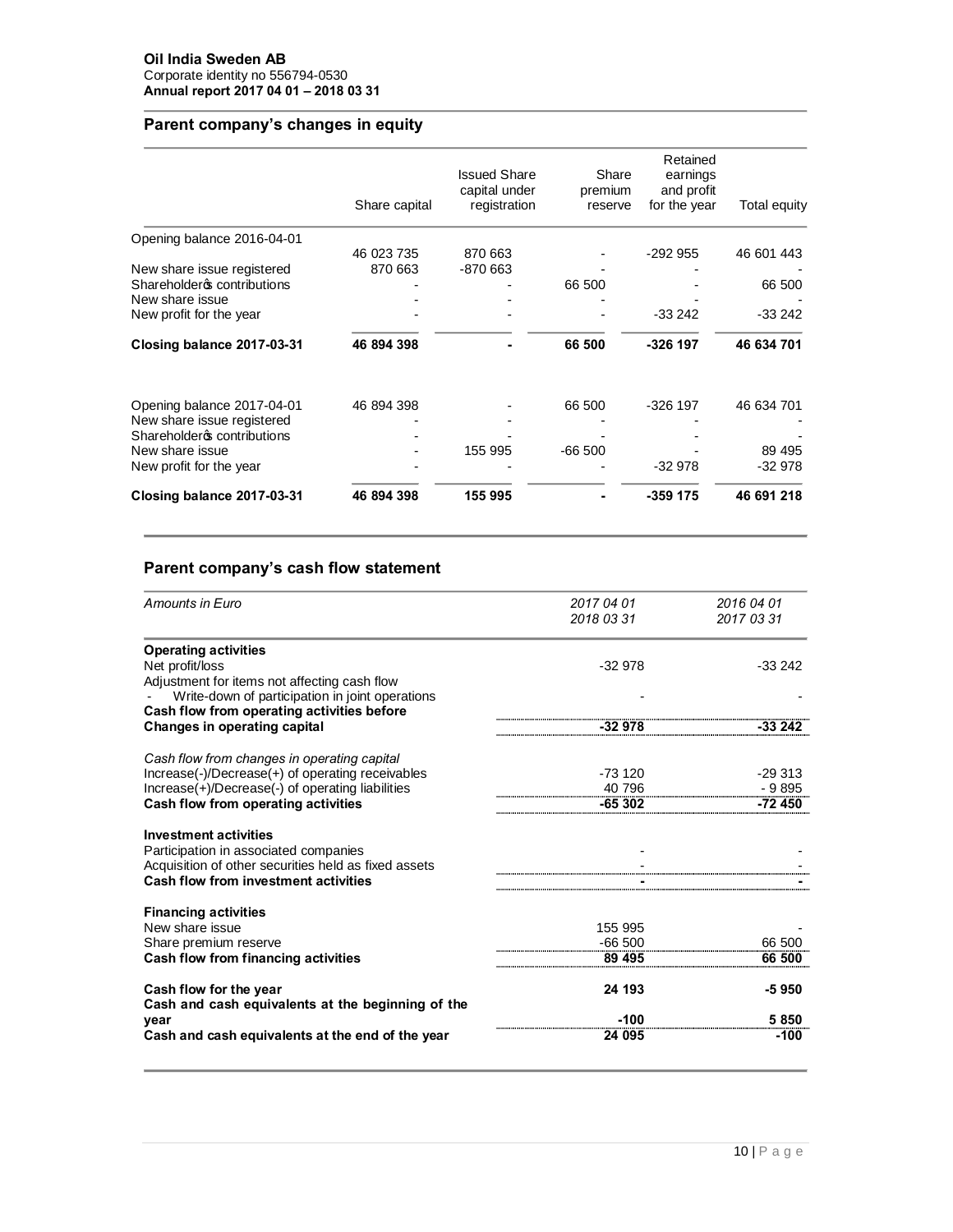## **Notes and accounting principles**

*Amount in Euro unless other stated*

### **Note 1 Significant accounting principle**

#### **General**

Oil India Sweden AB, corporate identity number 556794-0530 is a Swedish private limited company registered in Stockholm, Sweden. The Company os address is c/o TMF Sweden AB, Sergels Torg 12, 6tr, SE-111 57, Stockholm.

The principal activities of the company, which was incorporated on the  $20<sup>th</sup>$  November 2009, are to conduct owning of shares in other companies, perform administrative tasks and associate activities.

The consolidated accounts for the financial year 2017-04-01 – 2018-03-31 comprise of the Parent company, the participation in Indoil Netherlands B.V. a joint operation owned and run in partnership with IOC Sweden AB.

#### **Summary of key accounting principles**

The key accounting principles applied during the preparation of this annual report are presented below.

The accounting currency of the Parent company is Euro and the financial statements are presented in Euro.

Fixed assets and long-term liabilities essentially consist of amounts that are expected to be recovered or paid more than 12 months after the closing day. Current assets and current liabilities essentially consist solely of amounts that are expected to be recovered or paid within 12 months of the closing day.

#### **Basis for preparing the reports**

The consolidated accounts have been prepared in accordance with the International Financial Reporting Standards (IFRS) published by the International Accounting Standards Boards (IASB), and the interpretations issued by the International Financial Reporting Interpretations Committee (IFRIC) as approved by the Commission of the European Communities for application in the European Union. RFR 2; Supplementary accounting rules for groups, issued by the Swedish Financial Reporting Board has also been used.

The Parent company has prepared its annual report in accordance with the Swedish Financial Reporting Boardos standard RFR 2.3, the same accounting standards as used for the group, apart from when it is stated ‰ ccounting standards for the Parent company+. The difference between the accounting principles for the group and the parent company are due to the fact that there are restrictions regarding the use of IFRS in the parent company regulated in the Swedish Annual Accounts Act or in some cases due to tax reasons.

#### **Valuation principles applied in the preparation of the financial statements**

Assets and liabilities are reported at historical cost, with the exception of certain financial assets and liabilities, which are measured at the fair value or amortized cost.

Financial assets and liabilities measured at fair value consist of financial assets classified as financial assets measured at fair value through profit/loss for the year or financial assets held for sale.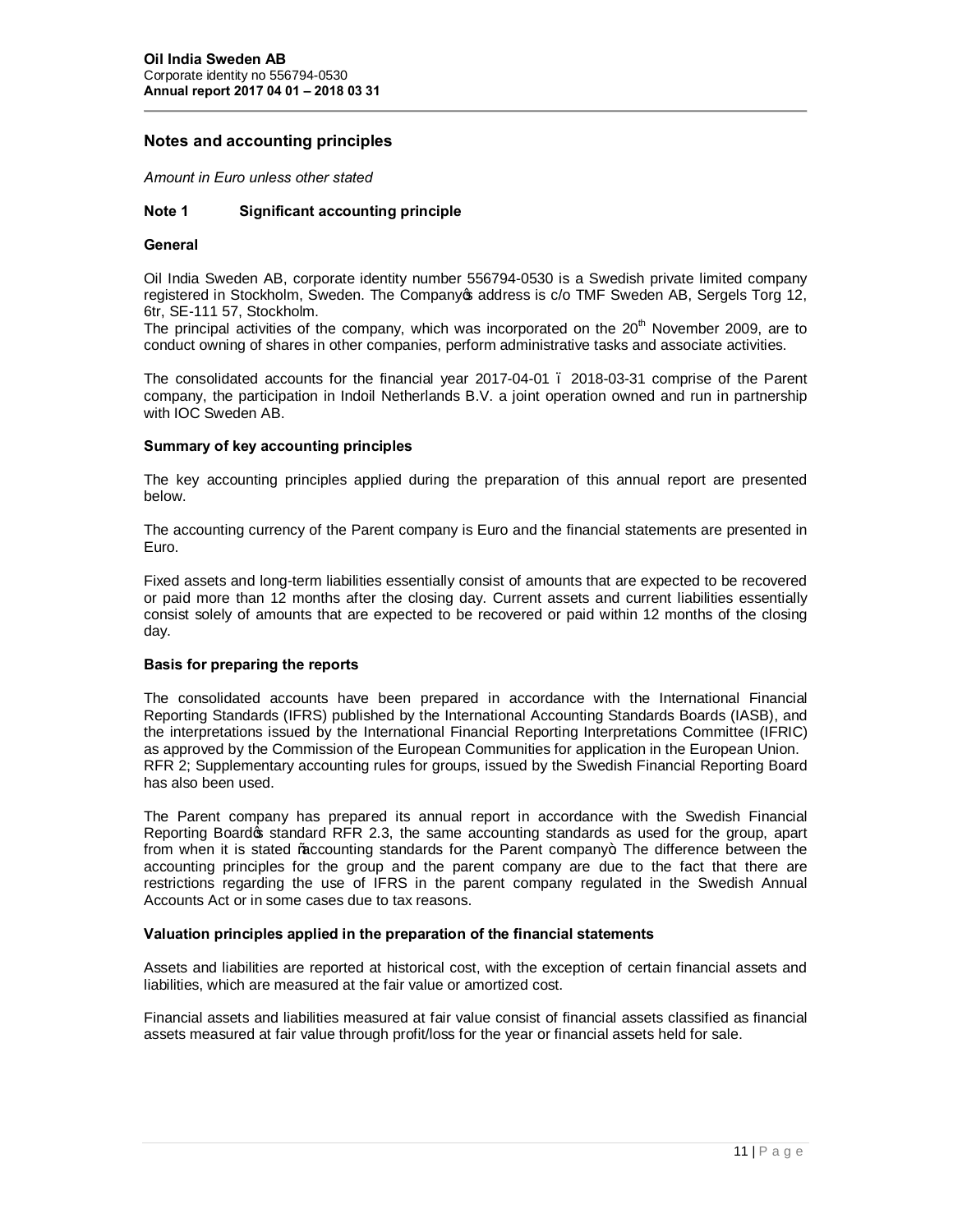#### **Translation of foreign currency**

#### Transactions and balance sheet items

Transactions in foreign currencies are translated into functional currency at the exchange rate in force on the transaction date. Monetary assets and liabilities in foreign currencies are translated into the functional currency at the exchange rate in force on the balance sheet date. Exchange rate differences arising from the conversions are recognized in profit/loss for the year. Non-monetary assets and liabilities recognized at the value are converted into the functional currency at the rate in effect at the time of the fair value assessment.

#### Group companies

The results and financial position of all group companies that have an operational currency other than the presentation currency, are translated into the group opresentation currency as follows:

Assets and liabilities for each of the consolidated statements of financial position are translated according to the closing day rate.

Income and expenses for each of the income statements are translated according to the average exchange rate.

All translation differences are reported in other comprehensive income.

#### **Assessments and estimates in the financial accounts**

Preparation of the financial statements in accordance with IFRS requires management to make assessments, estimations and assumptions that affect the application of the accounting principles and the figures reported for assets, liabilities, income and expenses. The actual outcome may deviate from these estimations that may cause material adjustments to the financial statements of the ensuing year are mainly the valuation of the financial fixed assets.

#### **Consolidated financial statements**

#### Joint arrangements

For accounting purposes, joint operations whereby the parties that have joint control of the operations have rights to the assets, and obligations for the liabilities, relating to the arrangement. Joint operations are consolidated in the consolidated accounts in accordance with the proportional method.

The proportional method entails that the proportional part belonging to the group, of the assets for which the group has joint control and the liabilities for which the group has a joint responsibility, are included in the consolidated statement of financial position. The consolidated statement of comprehensive income includes the proportional part belonging to the group of the income and expenses of the joint operations.

Intra-group receivables and liabilities, income or expenses and unrealized gains or losses arising from intra-group transactions between group companies are eliminated in full when preparing the consolidated accounts.

#### **Operating segments**

The operating segments are organized in a compatible way with the internal financial reporting to the senior management. The senior management is the function who is responsible for allocation of resources and monitoring the financial outcome of the operating segments.

In this group, the board of directors in the parent company has the function as the senior management, making the strategic decisions.

#### **Income**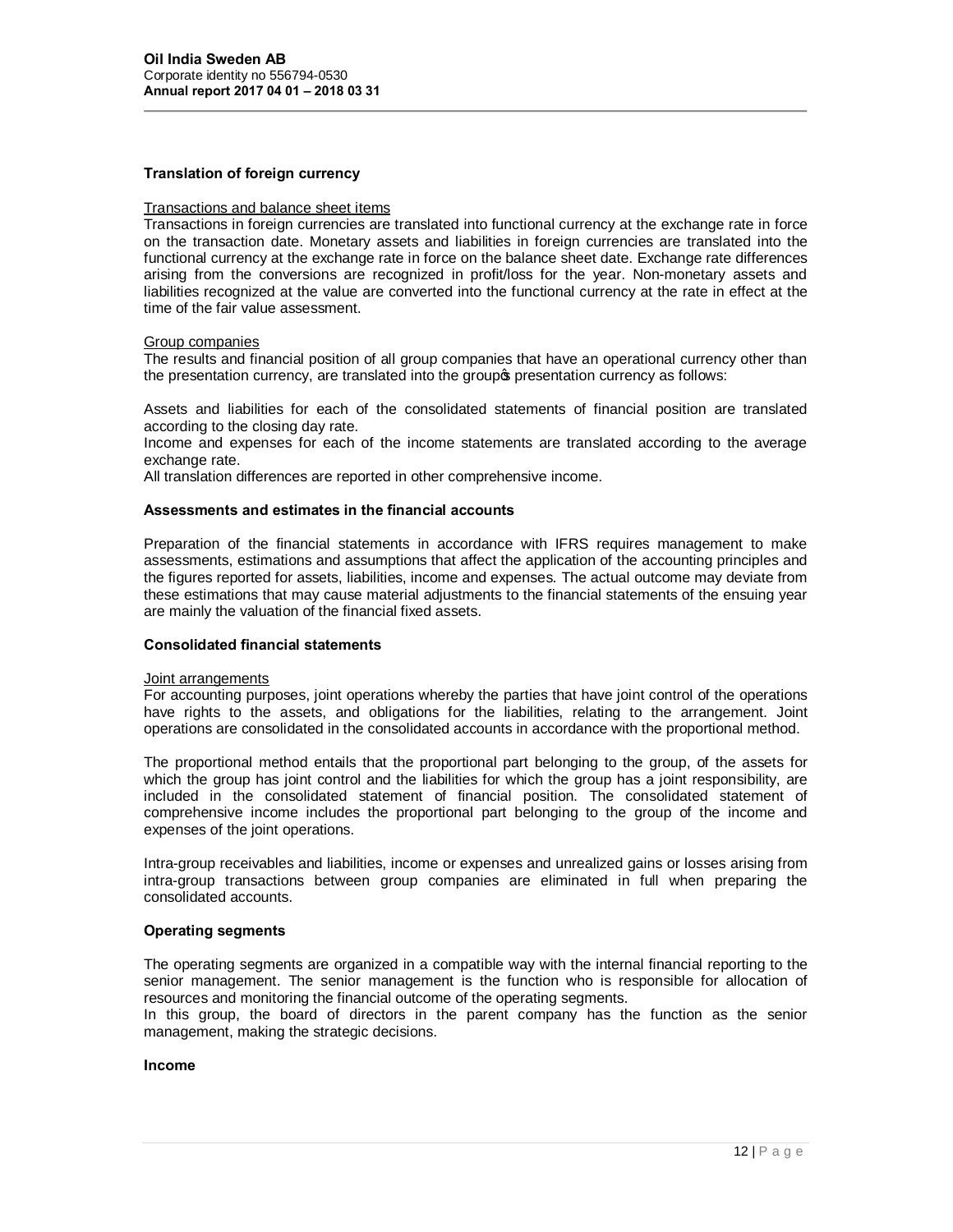Income encompasses the fair value of what has been received or is expected to be received for sold goods and services in the group to operating activities. Income is reported excluding VAT, returns and discounts and after elimination of intra-group sales.

The group reports income when the amount can be measured in a reliable manner, when it is likely that future economic benefits will accrue to the company.

#### **Other operating income**

Costs arising from subordinated activities within the principal operation are presented as the other operating income.

#### **Other operating costs**

Costs arising from subordinated activities within the principal operation concerning operational receivables and operational liabilities are presented as other operational costs.

#### **Taxes**

The period of tax expense is made up of actual tax expense for the year and changes in the provision for deferred tax liabilities and changes in the presented value of the deferred tax receivables.

The actual tax liability is based on the taxable income for the year. The taxable income diverges from net profit/loss for the year as presented in the income statement, as the taxable income can contain either nontaxable income or non-tax-deductible expenses, that are not deductible in the actual financial year, or taxable or deductible in other years than the actual financial year.

The actual tax liability has been calculated using the tax rates decided upon the balance sheet date.

Deferred tax is the tax as the company expects to pay or receive based on the differences between the presented values of assets and liabilities in the balance sheet and the equivalent taxable values.

Deferred tax assets (receivables) for taxable losses carried forward will only be presented if it is likely to use them in future and only to the expected decreased future tax expenses.

#### **Financial assets**

The group classifies its financial assets according to the following categories: financial assets measured at fair value in profit/loss, loan receivables and accounts receivables. The classification is based on the reason for the purchase of the financial assets.

Financial assets recognized as assets in the consolidated statement of financial position include cash and cash equivalents, accounts receivables, financial investments and derivatives.

Financial assets which are not derivatives are initially recognized at a cost corresponding to the assets fair value including direct expenses. Exceptions are those financial assets recognized at fair value via profits/loss, which are recognized at fair value excluding transaction expenses.

Loan receivables and accounts receivables are non-derivative financial assets with fixed or determinable payments that are not quoted in an active market.

Loan receivables are measured at the amortized cost, based on the effective interest calculated at the time of acquisition. Accounts receivables are recognized at the amount estimated to be paid after deduction for bad debts. Provision for bad debts is recognized in the operating expenses.

#### **Cash and cash equivalents**

Cash and cash equivalents comprise cash and instantly accessible balances at banks and equivalent institutions, as well as current investments with a term from the acquisition date of less than three months which are exposed to only a negligible risk of fluctuation.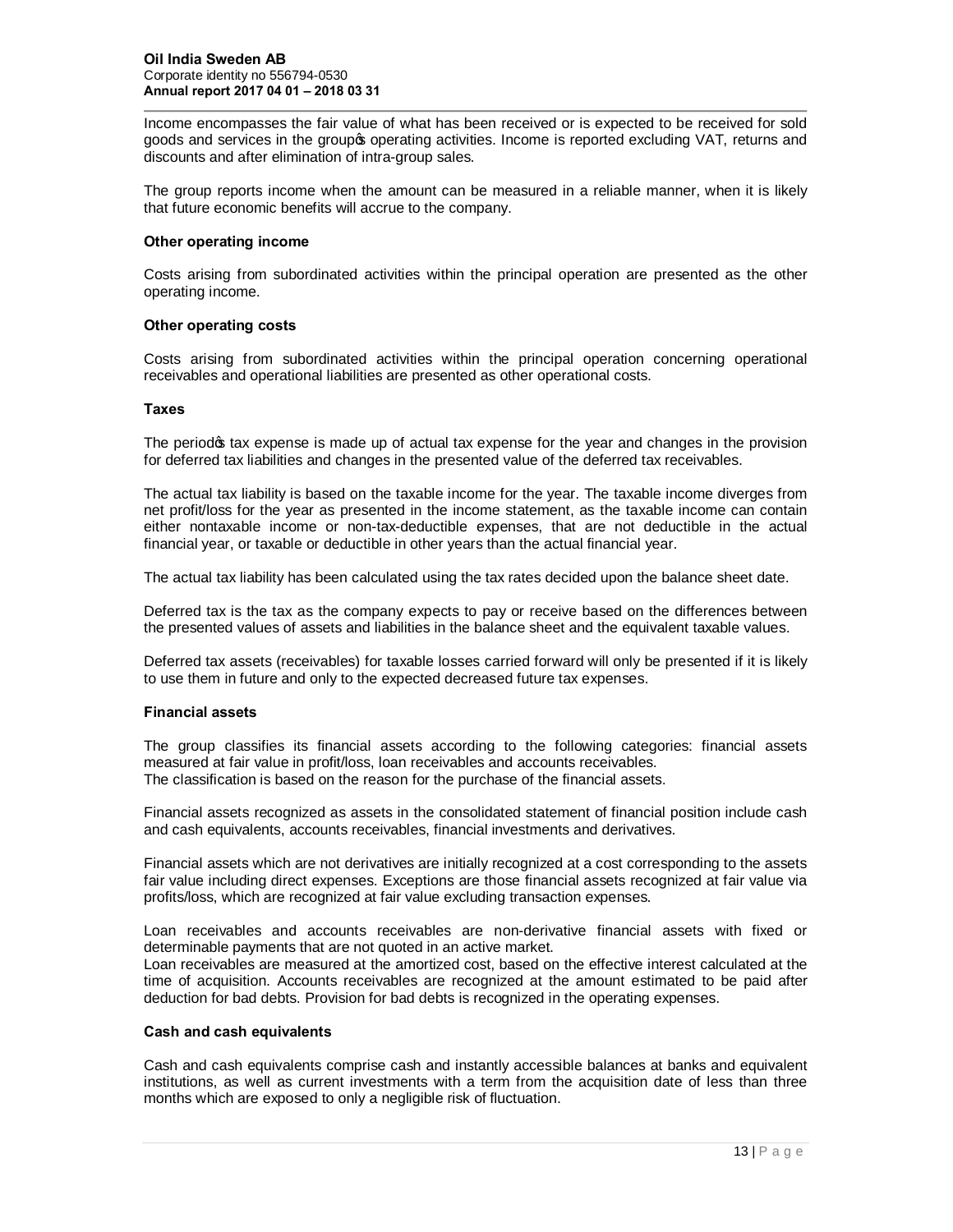#### **Financial liabilities**

Financial liabilities are classified as financial liabilities measured at fair value in profit/loss or as financial liabilities measured at the amortized cost.

Accounts payables are obligations to pay for goods or services purchased in the operation from suppliers. Accounts payables are classified as current liabilities when they are due for payment within one year from the balance sheet date. Otherwise they are classified as long-term liabilities.

#### **Earnings per share**

The calculation of earnings per share is based on group profit for the year attributable to the Parent company op shareholders and the weighted average number of shares outstanding during the year.

#### **Contingent liabilities**

A contingent liability is recognized when there is a possible obligation arising from past events and the existence of which is substantiated only by one or more uncertain future events, or when there is an obligation which is not recognized as a liability or provision because it is not likely that an outflow of resources will be required.

#### **Parent company's accounting principles**

The differences between the accounting principles of the Group and the Parent company are due to the restrictions in the Swedish Annual Accounts Act for the use of IFRS in the Parent company and the tax regulations that make it possible to use in other accounting principles in a legal entity than the group accounts.

#### **Participation in joint operations**

Participation in joint operation is recognized in the Parent company in accordance with the cost method. Write-down of the booked value has been made at the balance sheet date to the equity value corresponding to the part belonging to the company in the joint operation.

#### **Participation in associated companies**

Participation in associated companies is recognized in the Parent company in accordance with the cost method. The Parent company opart of Net profit and loss in the associated company is recognized in the Profit and Loss statement to a value equal to the percentage holding of the shares in the associated company and in the balance sheet as a current receivable or liability from related party.

#### **Restricted and non-restricted equity**

In the Parent company op balance sheet, the equity is divided into restricted and non-restricted equity in accordance with the Swedish Annual Accounts Act.

#### **Note 2 Proposed allocation of result**

*Parent company*

Amount in Euro

It is proposed by the board of directors that the company opnon-restricted equity will be allocated as follows:

| Losses carried forward  | -326 197 |
|-------------------------|----------|
| Net profit for the year | -32 978  |
|                         | -359 175 |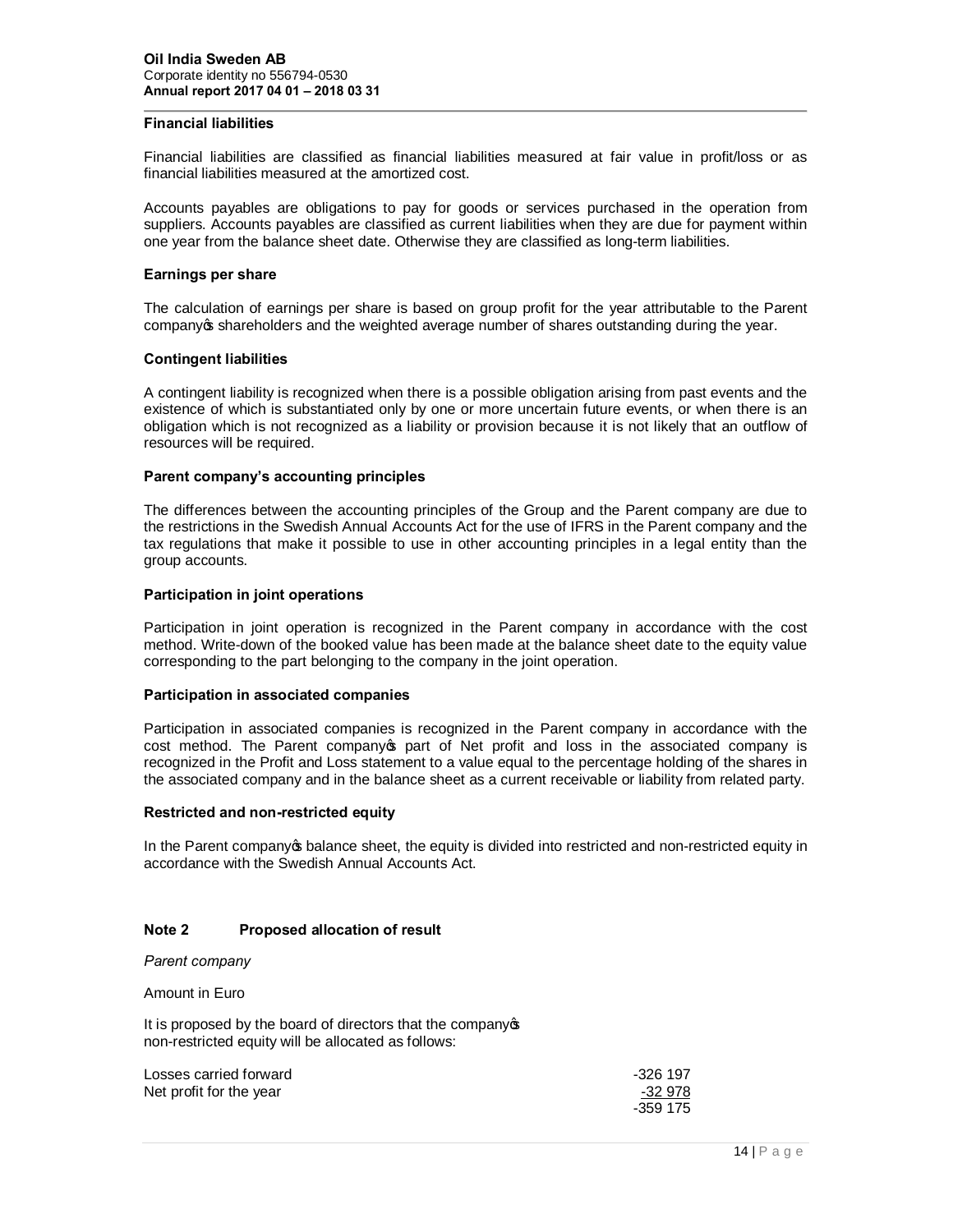Proposed allocation of disposable result Losses carried forward -359 175 **Total -359 175**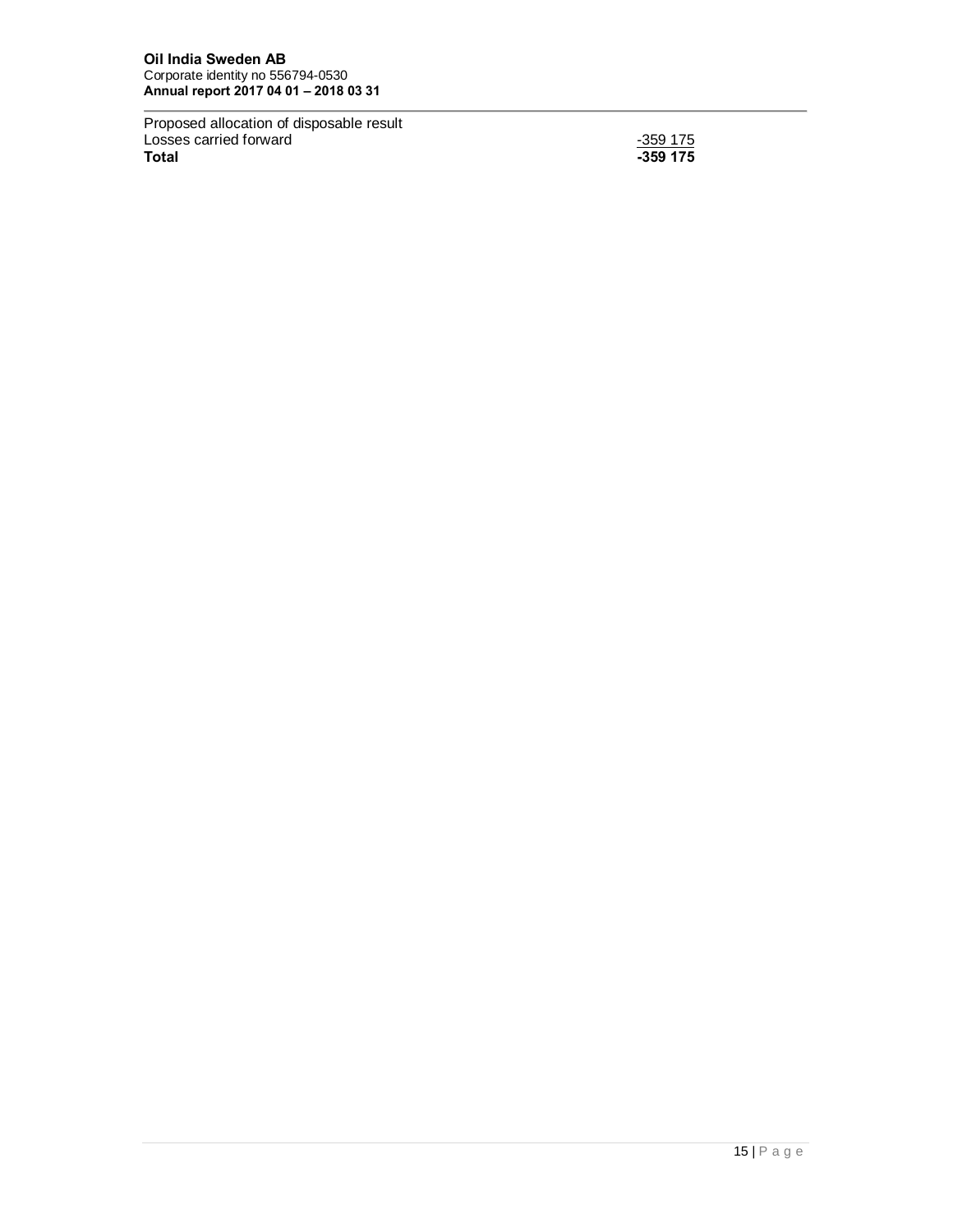# **Note 3 Reporting per segment**

.

The operating segments are organized in a compatible way with the internal financial reporting to the senior management prepared by the Parent company (Oil India Sweden AB) and the joint operation (Indoil Netherlands) including reports from the joint arrangement involved in Project Carabobo in Venezuela.

| 2016-04-01 - 2017-03-31                              | Oil India<br>Sweden | Indoil<br><b>Netherlands</b> | Other | Total       |
|------------------------------------------------------|---------------------|------------------------------|-------|-------------|
| Net sales                                            |                     | 361 238                      |       | 361 238     |
| Operating profit/loss                                | $-28720$            | $-48603$                     |       | -77 323     |
| Profit/loss before tax                               | $-33242$            | -43 784                      |       | -77 026     |
| Net profit for the year                              | $-33242$            | -43784                       |       | $-77026$    |
| Assets                                               | 46 653 417          | 55 080 595                   |       | 101 734 012 |
| Whereof intra-group assets                           | -46 636 424         |                              |       | -46 636 424 |
| Assets excluding intra-group<br>assets               | 16 993              | 55 080 595                   |       | 55 097 588  |
| Liabilities<br>Whereof intra-group liabilities       | 18716               | 1 162 171                    |       | 1 180 887   |
| Liabilities excluding<br>intra-<br>group liabilities | 18716               | 1 162 171                    |       | 1 180 887   |
| 2017-04-01 - 2018-03-31                              | Oil India<br>Sweden | Indoil<br>Netherlands        | Other | Total       |

| Net sales                       |             | 168 693    | 168 693     |
|---------------------------------|-------------|------------|-------------|
| Operating profit/loss           | $-26437$    | $-41189$   | $-67626$    |
| Profit/loss before tax          | $-32978$    | -55 676    | $-88576$    |
| Net profit for the year         | $-32978$    | $-55676$   | $-88576$    |
|                                 |             |            |             |
| Assets                          | 46 750 732  | 47 976 227 | 94 726 959  |
| Whereof intra-group assets      | -46 734 703 | $-1153210$ | -47 887 913 |
| Assets excluding intra-group    |             |            |             |
| assets                          | 16 029      | 46 826 017 | 46 842 046  |
|                                 |             |            |             |
| Liabilities                     | 59 515      | 1 165 439  | 1 224 954   |
| Whereof intra-group liabilities |             |            |             |
| Liabilities excluding<br>intra- |             |            |             |
| group liabilities               | 24 498      | 15 032     | 39 530      |

#### **Note 4 Other external expenses**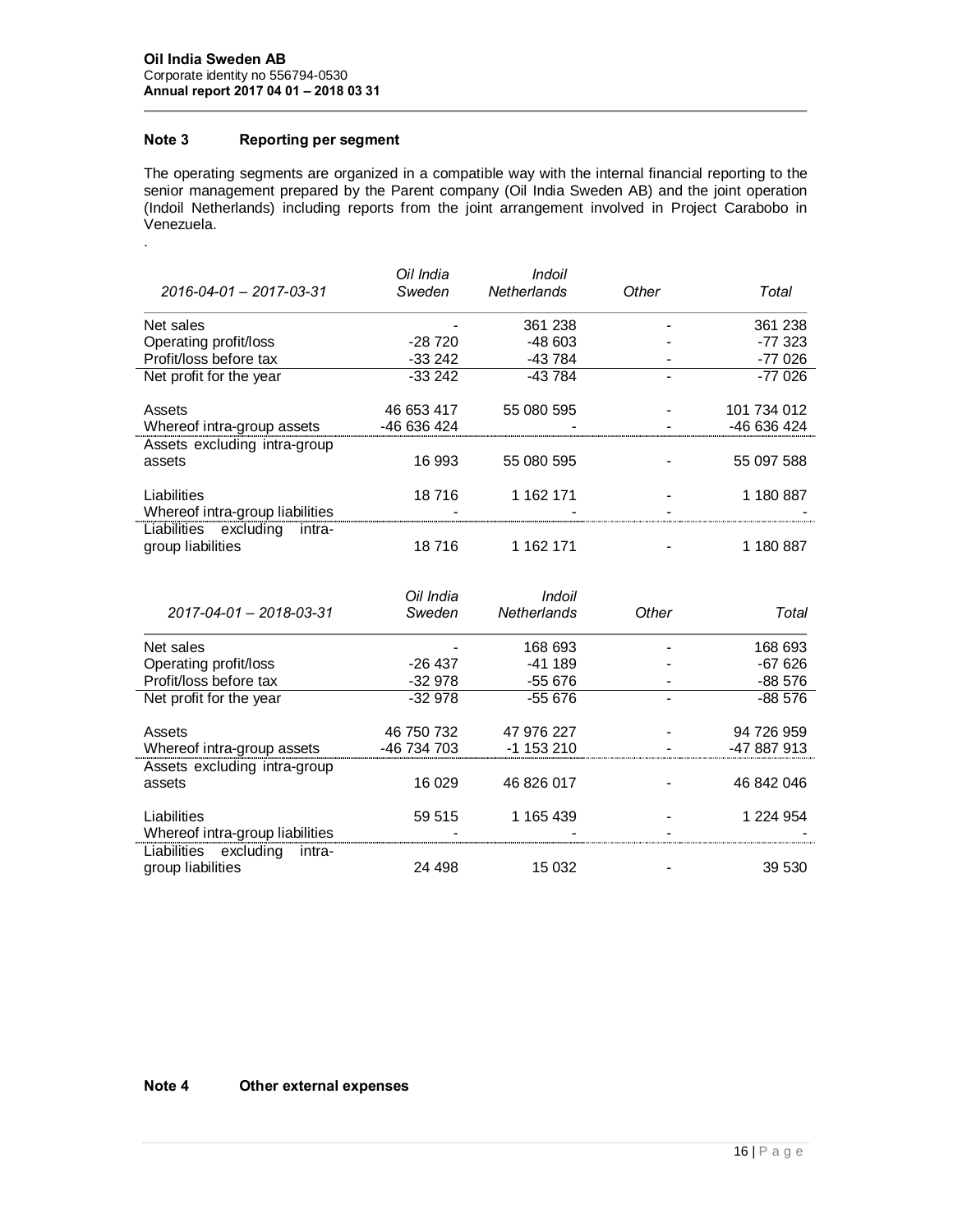|                         |            |            | Parent     | Parent     |
|-------------------------|------------|------------|------------|------------|
|                         | Group      | Group      | company    | company    |
|                         | 2017-04-01 | 2016-04-01 | 2017-04-01 | 2016-04-01 |
|                         | 2018-03-31 | 2017-03-31 | 2018-03-31 | 2017-03-31 |
| Administrative expenses | 29 3 21    | 45 405     | 4 0 4 2    | 4 6 7 0    |
| Audit fees              | 14 642     | 16 906     | 5427       | 7816       |
| Other expenses          | 192 355    | 376 250    | 16 968     | 16 234     |
|                         | 236 318    | 438 561    | 26 437     | 28 7 20    |

### **Note 5 Remuneration to auditors**

|                                        |            |            | Parent                   | Parent     |
|----------------------------------------|------------|------------|--------------------------|------------|
|                                        | Group      | Group      |                          | company    |
|                                        | 2017-04-01 | 2016-04-01 | 2017-04-01               | 2016-04-01 |
|                                        | 2018-03-31 | 2017-03-31 | 2018-03-31               | 2017-03-31 |
| Audit assignment, Ernst & Young        | 6077       | 7816       | 6077                     | 7816       |
| Audit assignment, Londen & Van Holland | 8759       | 4 4 9 9    | $\overline{\phantom{a}}$ |            |
| Audit assignment, others               |            | 4 5 9 1    | $\blacksquare$           |            |
|                                        | 14 836     | 16 906     | 6077                     | 7816       |

### **Note 6 Personnel**

The group has not had any employees during the financial year. Neither salaries nor remunerations have been paid.

| The board of directors<br>Number of persons in the board | 2017 04 01<br>2018 03 31 | whereof<br>women | 2016 04 01<br>2017 03 31 | whereof<br>women |
|----------------------------------------------------------|--------------------------|------------------|--------------------------|------------------|
| <b>Parent company</b><br><b>Directors</b>                | 4                        |                  | 4                        | $\mathcal{P}$    |
| The group<br><b>Directors</b>                            | 8                        |                  | 8                        | 2                |

## **Note 7 Financial expenses**

|                                          |                                   |                          | Parent     | Parent                              |  |
|------------------------------------------|-----------------------------------|--------------------------|------------|-------------------------------------|--|
|                                          | Group<br>2017-04-01<br>2018-03-31 | Group                    | company    | company<br>2016-04-01<br>2017-03-31 |  |
|                                          |                                   | 2016-04-01               | 2017-04-01 |                                     |  |
|                                          |                                   | 2017-03-31               | 2018-03-31 |                                     |  |
| Exchange rate losses on financial assets |                                   |                          |            |                                     |  |
| and liabilities                          | $-1277$                           | $\overline{\phantom{a}}$ | -719       |                                     |  |
| Other financial expenses                 | $-13902$                          | 888                      | 28         | 483                                 |  |
|                                          | $-15179$                          | 888                      | -691       | 483                                 |  |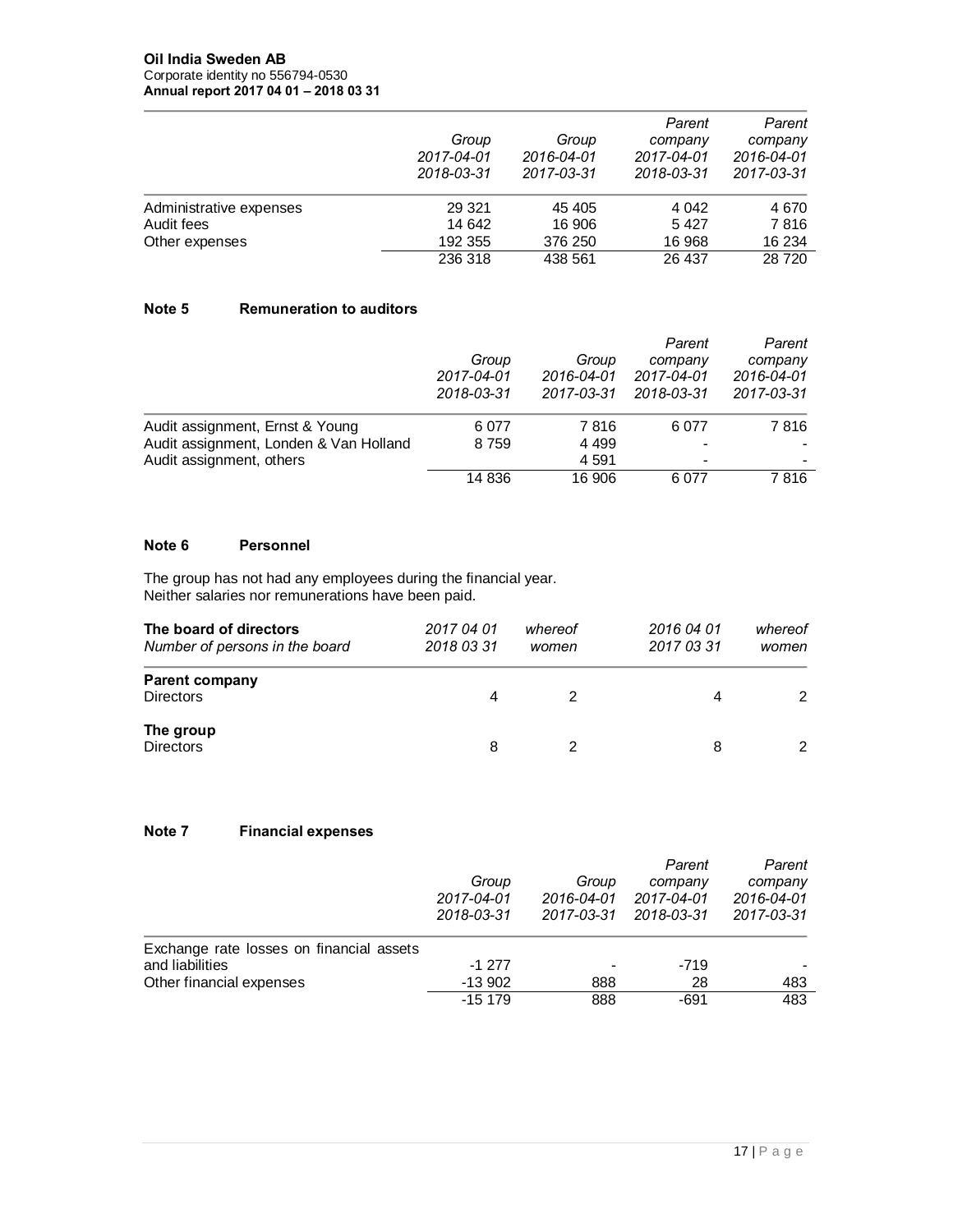#### **Note 8 Other securities held as fixed assets**

|                                                           | 2018 03 31               | 2017 03 31              |
|-----------------------------------------------------------|--------------------------|-------------------------|
| Group                                                     |                          |                         |
| Opening balance<br>Investment<br>Exchange rate adjustment | 53 947 594<br>-7 121 960 | 50 874 683<br>3 072 911 |
| Closing balance                                           | 46 825 634               | 53 947 594              |
| Net value at the end of the period                        | 46 825 634               | 53 947 594              |

The joint operation Indoil Netherlands B.V. holds 7% of the voting rights as well as the number of shares in Petrocarabobo S.A. Venezuela and 24.2% of the voting rights as well as the number of shares in Carabobo Ingenieria y Construcciones S.A., Venezuela.

Indoil Netherlands maintains a non-interest bearing intercompany position with its investment Carabobo Ingenieria y Construcciones S.A. It is the intention that this intercompany position will be converted into capital. No conversion date has been agreed. During the year under review no additional amount has been contributed by the Company.

#### **Note 9 Participation in joint operation**

|                                                         | 2018 03 31                                     | 2017 03 31 |
|---------------------------------------------------------|------------------------------------------------|------------|
| Parent company                                          |                                                |            |
| Opening balance<br>Investment<br>Reversal of write-down | 46 607 110<br>$\overline{\phantom{0}}$<br>$\,$ | 46 607 110 |
| Closing balance                                         | 46 607 110                                     | 46 607 110 |
| Net value at the end of the period                      | 46 607 110                                     | 46 607 110 |

### **Specification of the Parent company's participation in joint operation**

| <b>Subsidiaries</b>                                                         | Corporate<br>identity no | Participation<br>in $%$ | 2017-2018<br>Profit/loss for<br>the year | 2018-03-31<br>Total equity | 2018-03-31<br>Net value |
|-----------------------------------------------------------------------------|--------------------------|-------------------------|------------------------------------------|----------------------------|-------------------------|
| Indoil Netherlands B.V.,<br>Netherlands                                     | 34 313 115               | 50%                     | $-111353$                                | 93 621 576                 |                         |
| Registered address: Amsterdam<br>Whereof belongs to Oil India Swedencs part |                          |                         | -55 676                                  | 46 810 788                 | 46 606 709              |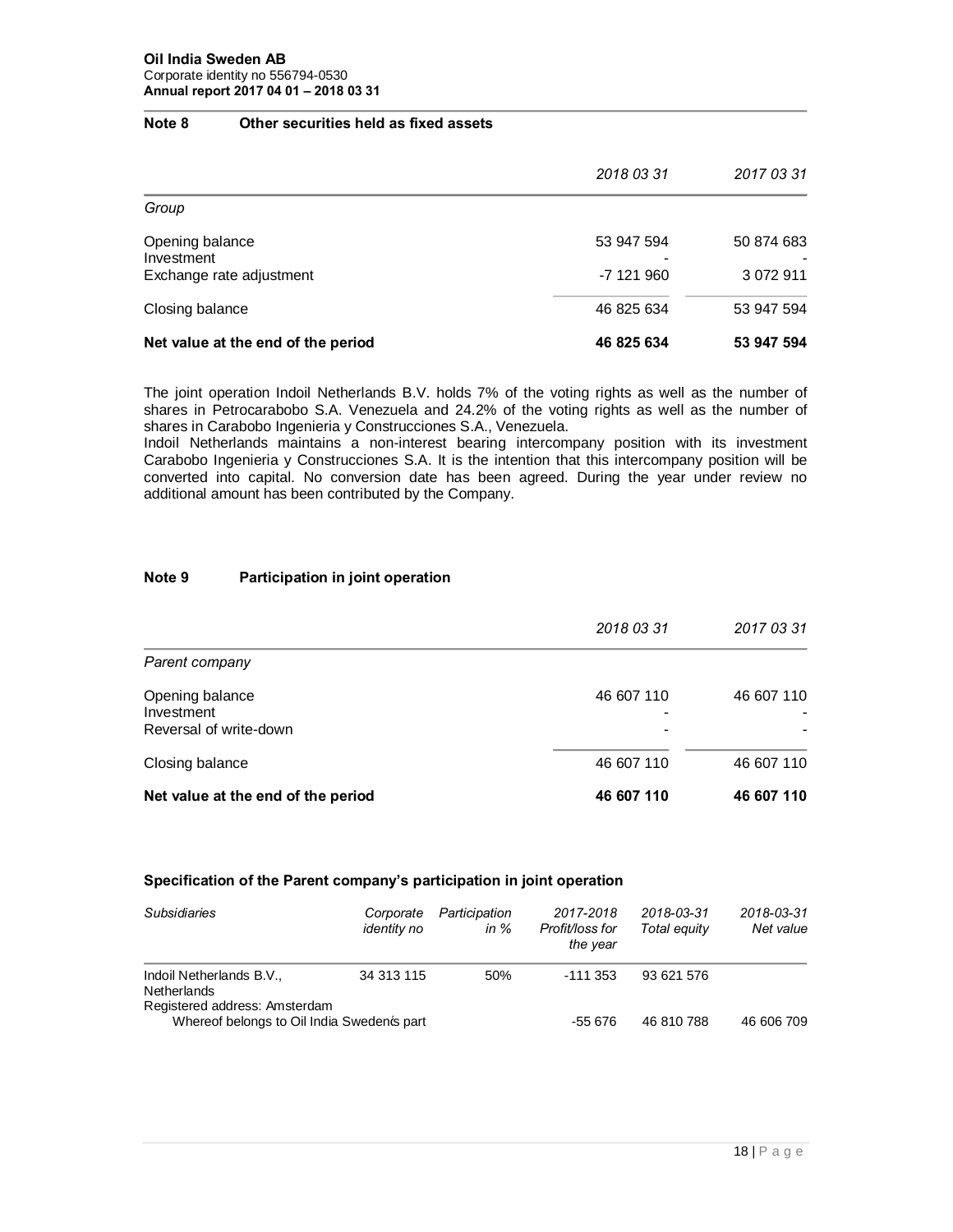#### **Oil India Sweden AB** Corporate identity no 556794-0530 **Annual report 2017 04 01 – 2018 03 31**

| Note 10          | Investments in associates              | 2018 03 31        | 2017 03 31 |
|------------------|----------------------------------------|-------------------|------------|
| Mother company   |                                        |                   |            |
| Incoming balance | Investments . contribution during year | 17 094<br>8 6 0 6 | 17 094     |
| Closing balance  |                                        | 25 160            | 17 094     |
|                  | Net amount at the end of the period    | 25 160            | 17 094     |

# **Specification of Parent Company's holdings in associated companies**

| Associated companies                                                        | Corporate<br><i>identity no</i> | Participation<br>in $%$ | 2017-2018<br>Profit/loss for<br>the year | 2018-03-31<br>Total equity | 2018-03-31<br>Net value |
|-----------------------------------------------------------------------------|---------------------------------|-------------------------|------------------------------------------|----------------------------|-------------------------|
| Oil India Cyprus Ltd, Säte:<br>Nicosia, Cypern                              | HE295721                        | 24%                     | $-24.373$                                | 12 201                     |                         |
| Registered address: Amsterdam<br>Whereof belongs to Oil India Swedengs part |                                 |                         | -5 849                                   | 3 1 2 0                    | 25 160                  |

# **Note 11 Prepaid expenses and accrued income**

|                        | 2018 03 31 | 2017 03 31 |
|------------------------|------------|------------|
| Group                  |            |            |
| Other prepaid expenses | 3650       | 3622       |
|                        | 3650       | 3622       |

# **Note 12 Equity**

| Date                     |                                                                                | Number of shares                |                                        | Share capital                         |  |
|--------------------------|--------------------------------------------------------------------------------|---------------------------------|----------------------------------------|---------------------------------------|--|
| 2009-11-20<br>2010-07-07 | Incorporation<br>New share issue<br><b>Total March 31, 2011</b>                | 1 000<br>1 373 650<br>1 374 650 | <b>SEK</b><br><b>SEK</b><br><b>SEK</b> | 100 000<br>137 365 000<br>137 465 000 |  |
| 2011-04-01               | Recalculation of share capital to Euro due to<br>change of accounting currency |                                 | Euro                                   | 15 388 619,60                         |  |
| 2012-03-27               | New share issue (registered 2012-04-10)<br>Total March 31, 2012                | 1 342 286<br>2 716 936          | Euro                                   | 15 026 220,63<br>30 414 840.23        |  |
| 2013-03-28               | New share issue (registered 2013-04-24)<br>Total March 31, 2013                | 617 204<br>3 3 3 4 1 4 0        | Euro                                   | 6 909 290,18<br>37 324 130.41         |  |
| 2014-03-28               | New share issue (registered 2014-04-22)<br>Total March 31, 2014                | 344 263<br>3 678 403            | Euro                                   | 3 853 852,15<br>41 177 982.56         |  |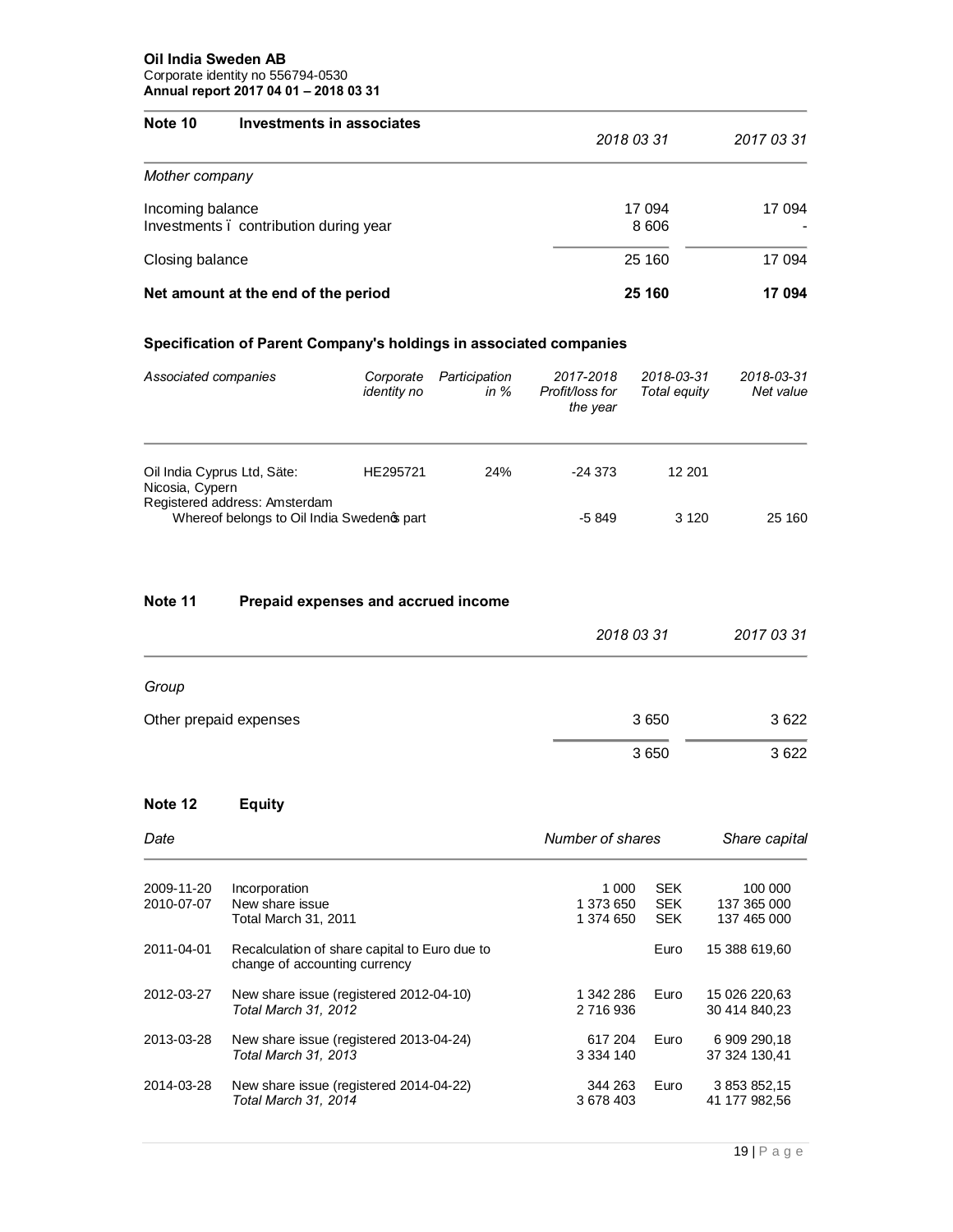#### **Oil India Sweden AB** Corporate identity no 556794-0530 **Annual report 2017 04 01 – 2018 03 31**

| 2015-03-20 | New share issue (registered 2015-03-20)<br>Total March 31, 2015                                                                                                                                                                                                                                                                                                                                                                                                                             | 432 869<br>4 111 272 | Euro                                                                                    | 4 845 752,02<br>46 023 734,58 |
|------------|---------------------------------------------------------------------------------------------------------------------------------------------------------------------------------------------------------------------------------------------------------------------------------------------------------------------------------------------------------------------------------------------------------------------------------------------------------------------------------------------|----------------------|-----------------------------------------------------------------------------------------|-------------------------------|
| 2016-03-31 | New share issue (registered 2016-04-21)<br>Total March 31, 2016                                                                                                                                                                                                                                                                                                                                                                                                                             | 77 776<br>4 189 048  | Euro                                                                                    | 870 663,43<br>46 894 398,02   |
| 2018-03-31 | New share issue (registered 2018-04-18)<br>Total March 31, 2018                                                                                                                                                                                                                                                                                                                                                                                                                             | 13 935<br>4 202 983  | Euro                                                                                    | 155 995,36<br>47 050 393,37   |
|            | Total March 31, 2018                                                                                                                                                                                                                                                                                                                                                                                                                                                                        | 4 202 983            |                                                                                         | 47 050 393,37                 |
|            | Average number of shares financial year 2017-04-01 - 2018-03-31<br>Average number of shares financial year 2016-04-01 - 2017-03-31<br>Average number of shares financial year 2015-04-01 - 2016-03-31<br>Average number of shares financial year 2014-04-01 - 2015-03-31<br>Average number of shares financial year 2013-04-01 - 2014-03-31<br>Average number of shares financial year $2012 - 04 - 01 - 2013 - 03 - 31$<br>Average number of shares financial year 2011-04-01 - 2012-03-31 |                      | 4 202 983<br>4 189 048<br>4 102 418<br>3 692 634<br>3 336 970<br>2 722 009<br>1 389 360 |                               |

### **Note 13 Accrued expenses and prepaid income**

|                         | Group<br>2018-03-31 | Group<br>2017-03-31 | Parent<br>company<br>2018-03-31 | Parent<br>company<br>2017-03-31 |
|-------------------------|---------------------|---------------------|---------------------------------|---------------------------------|
| Accrued audit fees      | 14 792              | 16 906              | 6077                            | 7 2 3 3                         |
| Accrued accounting fees | 9 1 4 3             | 3898                | 1 0 5 3                         | 1 357                           |
| Other accrued expenses  | 3818                | 10 678              | 2 4 3 1                         | 2 3 0 0                         |
|                         | 27 752              | 31 850              | 9561                            | 10 890                          |

# **Note 14 Transactions with related parties**

Oil India Sweden AB is a wholly-owned subsidiary to Indian Oil India Limited. The company is related with its parent company and the joint operation Indoil Netherlands B.V. No purchases or sales have been made within the group.

Transactions with related parties

| Parent company                                        | 2018 03 31 | 2017 03 31 |  |
|-------------------------------------------------------|------------|------------|--|
|                                                       |            |            |  |
| Receivables from Indoil Netherlands BV                | 99 313     | 29 313     |  |
| Receivables from Oil India Cyprus Ltd                 | 3 1 2 0    |            |  |
| Liabilities to related parties . Oil India Cyprus Ltd | 24 493     | 7457       |  |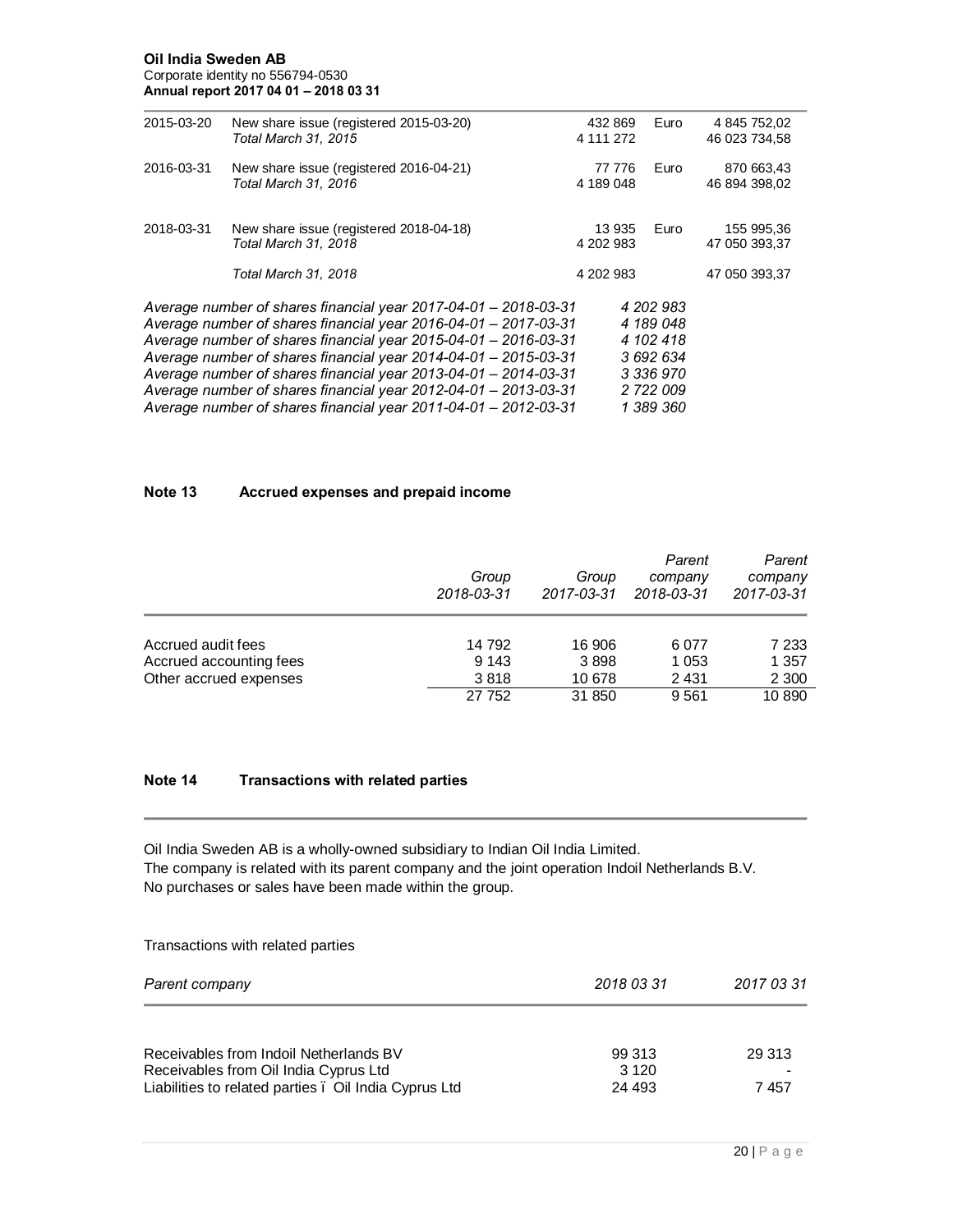Indoil Netherlands B.V. entered into a Secondment Agreement with effective date 21 January 2011. It was agreed to second certain personal from the Company or its affiliates to Carabobo Ingenieria y Construcciones, S.A. For this purpose, Indoil Netherlands B.V. raised invoices for manpower cost to Carabobo Ingenieria y Construcciones, S.A. for the period 1 April 2017 till 31 March 2018 in amount of USD 394 851.

In respect to general and administrative expenses, the Indoil Netherlands B.V. entered into Secondment Agreement with effective date 21 January 2011. It was agreed to second certain personnel from ultimate shareholders of Indoil Netherlands B.V. to Indoil Netherlands B.V. For this purpose, Indoil Netherlands B.V. received invoices for manpower cost for a total amount of USD 393 956 in the year 2017/2018.

| Group                                                 | 2018 03 31           | 2017 03 31           |
|-------------------------------------------------------|----------------------|----------------------|
| Receivable from Carabobo Ingenieria y Construcciones, |                      |                      |
| S.A.                                                  | 1 153 210            | 1 144 021            |
| Liabilities to foreign group company                  | -1 150 407           | $-1$ 141 211         |
| Group                                                 | 2018 03 31           | 2017 03 31           |
| Secondment income<br>Secondment expenses              | 168 693<br>$-209881$ | 361 238<br>$-409841$ |

### **Note 15 Consolidated pledged assets and contingent liabilities**

| <b>Amount in Euro</b>         | Note | 2018 03 31 | 2017 03 31  |
|-------------------------------|------|------------|-------------|
| <b>Pledged assets</b>         |      | None       | <b>None</b> |
| <b>Contingent liabilities</b> |      | 53 340 000 | 53 233 844  |

To be able to participate in Petrocarabobo S.A. the Indoil Netherlands B.V. entered into a Signature Bonus agreement for a total amount of USD 183,750,000 to be paid to the Republic of Venezuela, (USD 91 875 000 for IOC Sweden AB). Total amount of USD 70,000,000 has been paid as at 31 March 2017. The payment of the remainder amount is based on the achievement of the following milestones

- · USD 3,500,000 shall be paid within 15 calendar days following the earlier of the following events: (i) the date on which Petrocarabobo S.A. notifies its shareholders that it has completed its first delivery of hydrocarbans, (ii) the starting date of Phase 3 of the Project.
- · USD 36,750,000 shall be paid within 15 calendar days following the starting date of Phase 3 of the Project. USD 36,750,000 shall be paid within 15 calendar days following the first anniversary of the starting date of Phase 3 of the Project; and
- · USD 36,750,000 shall be paid within 15 calendar days following the second anniversary of the starting date of Phase 3 of the Project.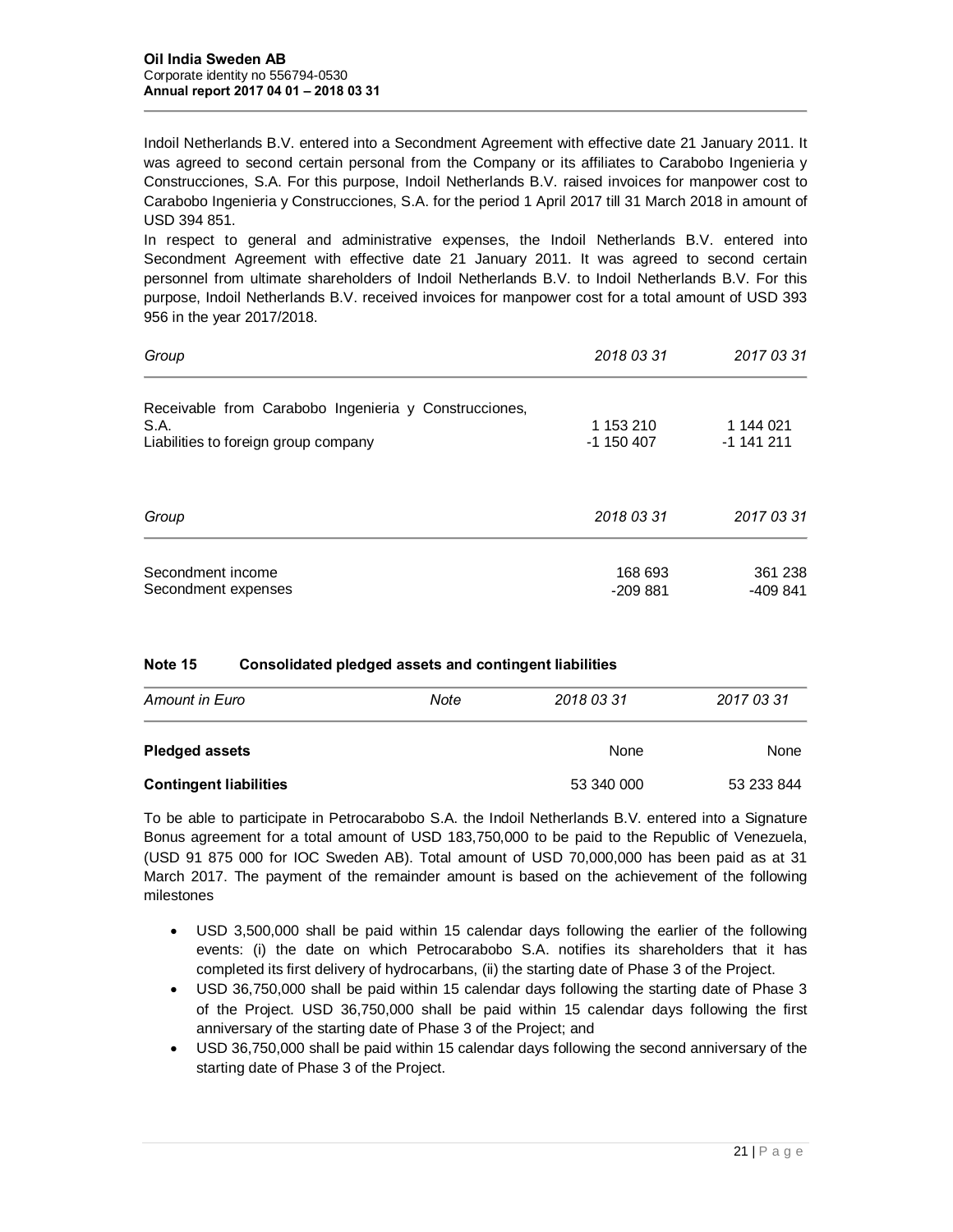As it is uncertain when and if above mentioned milestones will be met, the Company report these amounts as contingent liabilities (in the consolidated statements).

### **Note 16 Translation differences on foreign operations for the year**

In the joint operation entity, all assets and liabilities expressed in currencies other than US-dollars have been translated at the rates of exchange prevailing at the balance sheet date, except for the investments in participations which are stated at historical rates. All transactions in foreign currencies have been translated into US dollars at the rates of exchange approximating those ruling at the date of the transactions. Resulting exchange differences have been recognized in the Profit and loss account except for the exchange differences arising from translation of share capital denominated in EUR, which are booked in the currency translation reserve. The following exchange rate has been applied as at 31 March 2018: USD 1 = EUR 0.81215 (31 March 2017: EUR 0.93579).

Translation of the above into the consolidated statements for Oil India Sweden AB resulted in significant amount of currency translation reserve.

| Group                                                      | 2018 03 31  | 2017 03 31 |
|------------------------------------------------------------|-------------|------------|
| Translation differences on foreign operations for the year | - 7 121 960 | 3 077 157  |

### **Note 17 Significant events after closing**

There are no significant events after year end closing.

#### **Note 18 Financial risk**

The Group op main exposure to financial risk consists of currency risk, liquidity and financing risk and interests.

#### *Currency risk*

The consolidated statement of comprehensive income is effected by exchange rate exposure when the joint operation's income statement is translated into SEK. The consolidated equity is also affected by exchange rate exposure when the net assets in the joint operation are translated into SEK. Oil India Sweden AB has, with start from the beginning of financial year 2011/2012, changed its accounting currency to Euro, to decrease the risk of exchange rate fluctuations affecting the profit/loss for the year.

*Liquidity and financing risk*